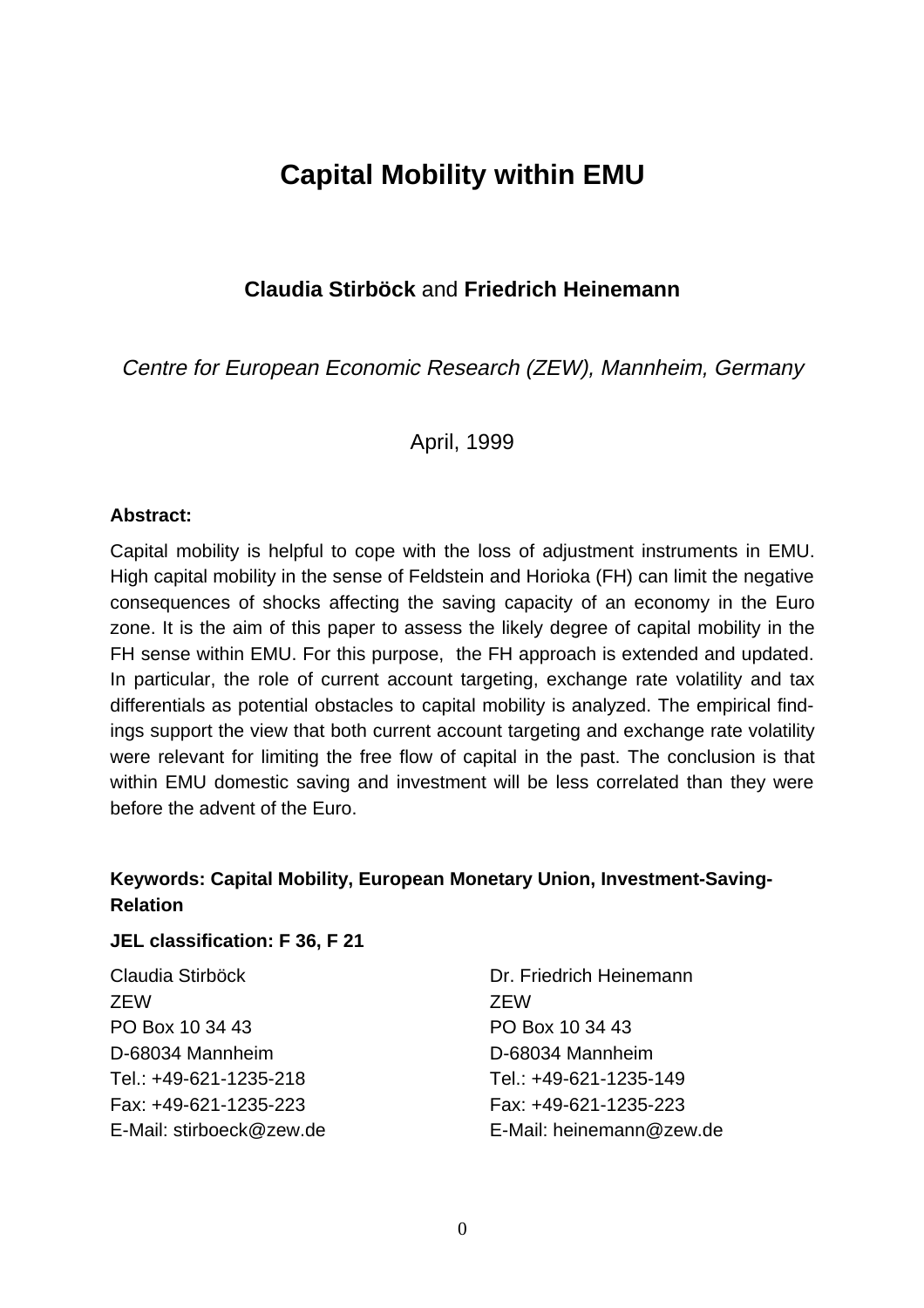#### **I. Introduction**

 $\overline{a}$ 

How mobile is capital internationally? Since Feldstein and Horioka ("FH") (1980) found the degree of capital mobility among industrial countries in the period from 1960 to 1974 to be surprisingly low, this question has attracted a lot of interest. Inspite of an obviously fast proceeding integration of financial markets the incomplete mobility according to the FH criterion was a result inspiring further research. At the end of the nineties, there is a constellation which makes this question particularly important. The introduction of a common currency in Europe changes the economic environment for policy making. The adjustable nominal exchange rate is lost as an economic degree of freedom. Under the assumption that the nominal exchange rate can play a role as a helpful shock absorber, EMU makes the availability of other adjustment instruments desirable. Capital mobility is one of these potential adjustment instruments (Ingram, 1959).

In a world with perfect capital mobility in the FH sense, domestic investment does not depend on domestic saving: National savings feed a global saving pool out of which global investment is financed. For a small country, changes in domestic saving are irrelevant for the level of domestic investment. The case is different with imperfect capital mobility which implies a direct link between domestic saving and investment. In this situation the degree of national investment depends on the saving capacity of the domestic households, enterprises and government. Thus the degree of capital mobility is relevant for the question how member countries of EMU will manage shocks affecting saving capacities asymmetrically. With perfect capital mobility the level of investment can be stabilized in a country with a negative development of saving capacity. The reduction of domestic saving is simply replaced by an increase of foreign capital inflow. On the other hand with imperfect capital mobility a decreasing domestic saving rate leads to a decrease of investment activity which negatively affects the growth and employment perspective of that country.

It is obvious that EMU and increasing monetary integration in Europe will have an impact on capital mobility. The end of nominal exchange rate risks eliminates one reason that often has been used to tell a story behind the ..FH puzzle". In order to draw conclusions for the availability of an important adjustment instrument it would therefore be helpful to identify more clearly the role exchange rate variability played in the past as an obstacle to capital mobility. If it proves to be a major reason for the FH result, it would be justified to be optimistic concerning capital mobility in EMU.

This research was undertaken with support from the "Deutsche Post-Stiftung" (German Mail Foundation) under the project "Arbeitsmarkteffekte der Europäischen Währungsunion" (Labour Market Effects of European Monetary Union) as well as the "Deutsche Forschungsgemeinschaft" (German Science Foundation). Helpful comments from our colleagues Herbert S. Buscher and Thiess Büttner are gratefully acknowledged. We are also indebted to Ingo Sänger for excellent research assistance. All remaining errors are our own.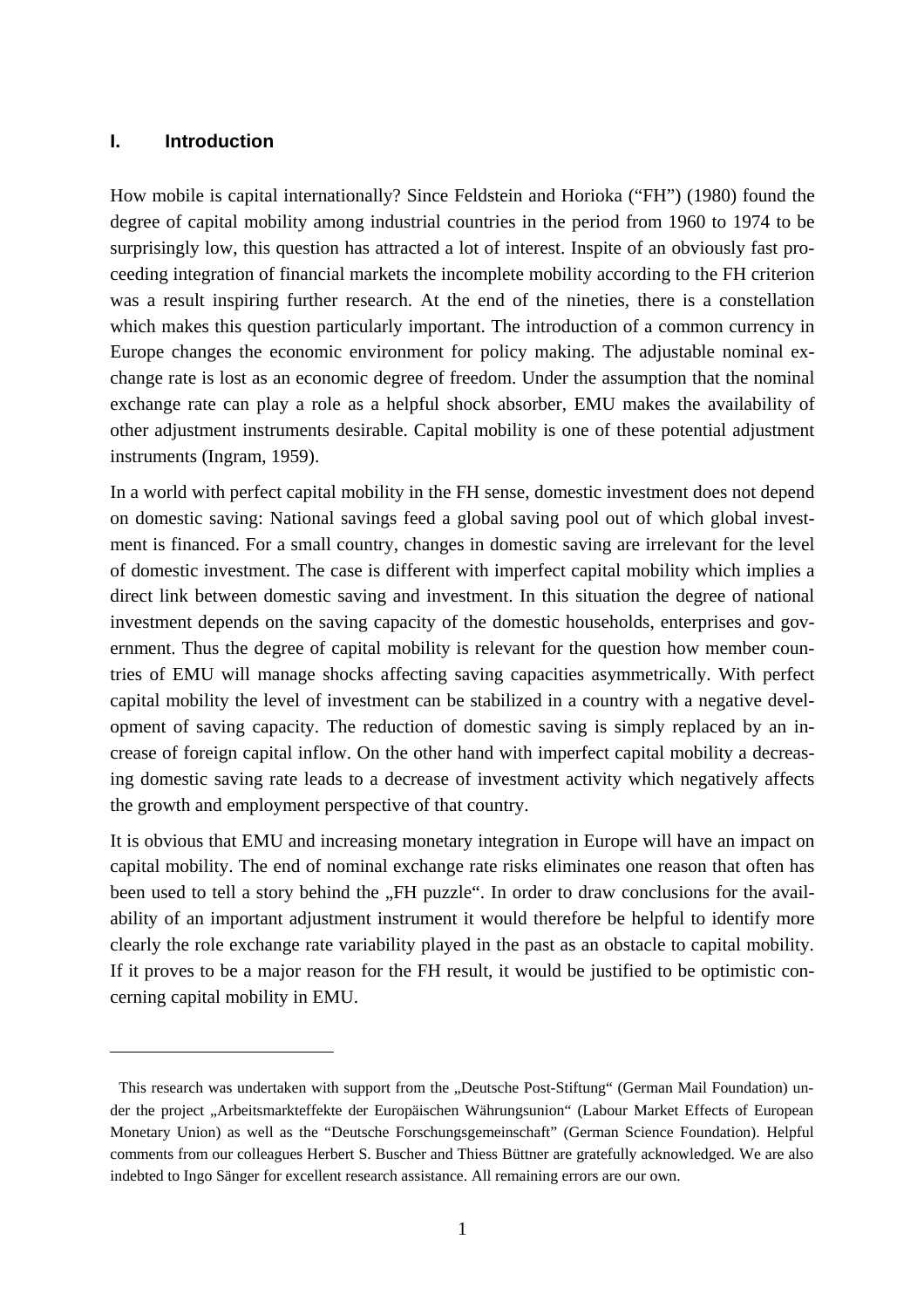The degree of capital mobility in EMU might also be indirectly affected through taxation. EMU is expected to lead to increasing pressure on either politically negotiated or market induced tax harmonization. Steps to harmonize company taxation could possibly affect capital mobility and it would be helpful to learn something about the direction of this relation.

Finally, EMU will also change the objectives of economic policy. Politicians in Euroland which has a far lower degree of openness than the small European countries before will lose interest in exchange rate and current account developments. Particularly the latter is an important change in the context of the FH debate. One explanation for the FH result is the idea that governments follow a strategy of current account targeting. Through the use of fiscal or other instruments governments try to balance the current account in the medium term (Bayoumi, 1990; Summers, 1988). If this is the case this would explain a low degree of capital mobility in the FH sense. Because EMU makes current account balancing a largely senseless strategy for a single Eurozone member country this would also hint of an increasing degree of capital mobility from 1999 onwards.

With this in mind, it is the aim of this paper to assess capital mobility within EMU by analyzing the importance of current account targeting, tax burden differentials and exchange rate variability for the FH results. If it can be shown that current account targeting and exchange rate volatility have some explanatory power for a low degree of capital mobility in the past, the emerging conclusion is that EMU will indeed increase capital mobility in the FH sense.

The structure of the paper is as follows. In section 2 there is a short survey on the original FH approach and the literature emanating from the FH discussion. A particular focus will be on the main criticism that has come up in the discussion of the "FH puzzle" and on the impact of economic integration and exchange rate fluctuations. Section 3 includes an update of the original FH approach for the OECD countries until the latest available year (1996). Section 4 changes the focus from aggregate to private saving and investment ratios: This modification is to supply evidence on the role of current account targeting. In section 5, the impact of tax differentials and nominal exchange rate variability on capital mobility is analyzed. In the final section, the conclusions for the likely degree of capital mobility under EMU are drawn.

#### **II. Survey and Main Criticism on Feldstein and Horioka**

The FH approach is based on a simple relation. In a closed economy domestic investment is equal to domestic saving by definition. In an open economy a deviation from this identity is possible as domestic investments can be financed by foreign savings to the extent capital is mobile. Therefore, FH interprete the correlation of domestic saving and domestic investment as an indicator for the degree of capital mobility.

FH are aware about the fact that simultaneous capital ex- and imports can exist because of strategic reasons such as international diversification. They focus, however, on net flows.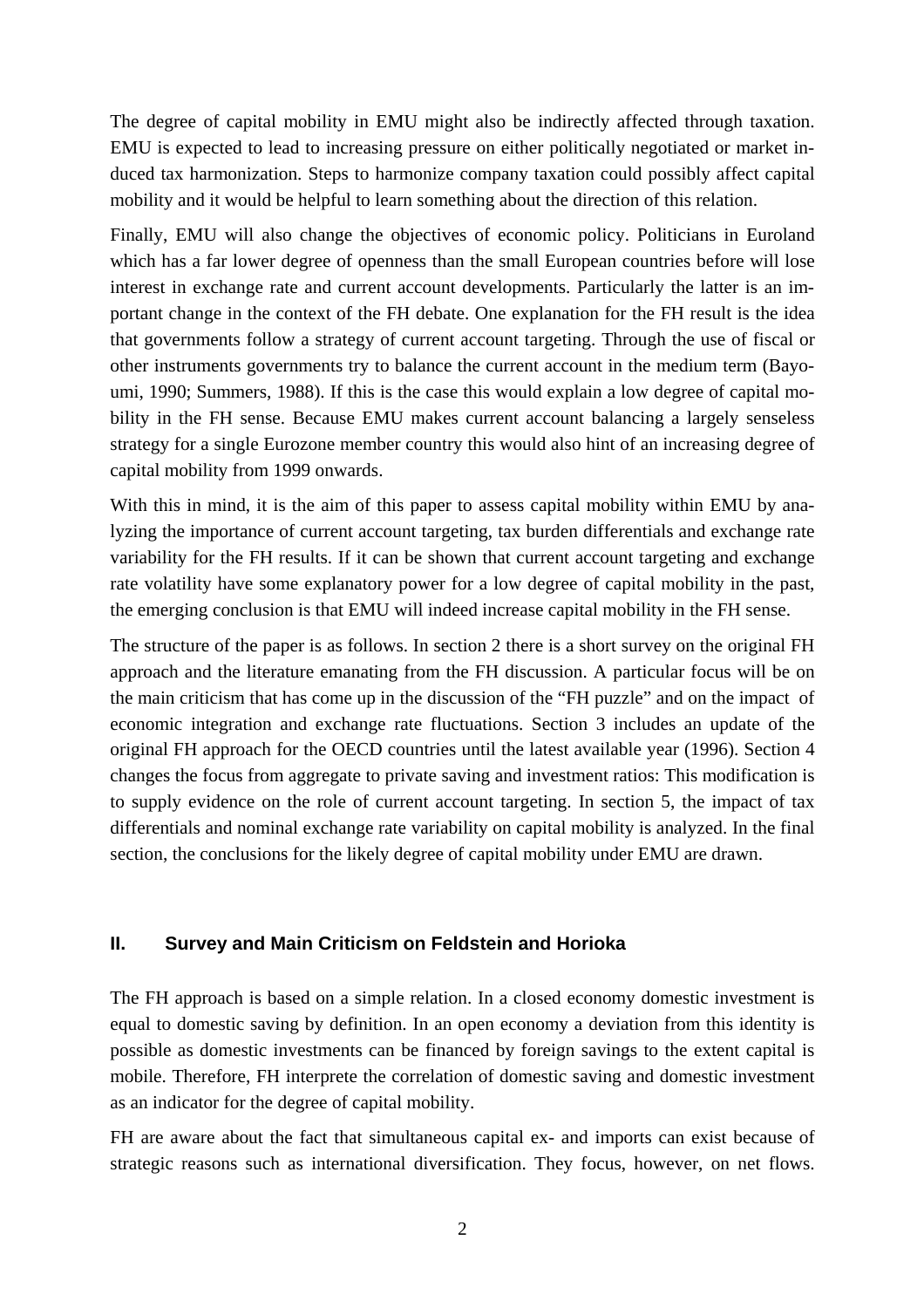Capital mobility in their sense is the international mobility of the world's supply of capital. This means that in the case of perfect mobility each additional unit of savings is invested worldwide at the place with the highest return. International capital flows should then respond to country differences in saving rates. Under perfect capital mobility the correlation of domestic saving rates and investment rates should be zero since additional domestic savings do not increase domestic investment but go to a global saving pool out of which investment is financed worldwide. If instead capital is totally immobile, the correlation is one, because each additional unit of saving is invested at home.<sup>1</sup>

In the original study, FH took data from the OECD National Accounts for 16 industrialized countries and ran their regressions for the time period from 1960 to 1974.<sup>2</sup> The savinginvestment correlation is analyzed in the context of the following cross section equation by the use of three five-year-averages as well as the total period average of the ratio of gross domestic saving to gross domestic product (GDP) and gross domestic investment to GDP:

 $(I/Y)$   $_i = \alpha + \beta(S/Y)$  *i* 

with *i* being the country index.

 $\beta$  can be interpreted as the saving retention coefficient as it represents the share of the saving ratio invested at home. This coefficient is the indicator for capital mobility in the FH sense. A  $\beta$  of zero (of one) indicates perfect (the absence of any) capital mobility.

FH find  $\beta$  equal to 0.89 (s.e. = 0.0.7) for the 15-year period while this coefficient falls from 0.909 (s.e.  $= 0.06$ ) to 0.871 (s.e.  $= 0.09$ ) in the 5-years-subperiods. The saving retention coefficient is in no case significantly different from 1. An increase in domestic saving does not seem to be invested internationally but domestically. The conclusion is that capital mobility is surprisingly low.

These results are a provocation to the widespread view that global financial integration has been proceeding fast since the sixties. This sense of provocation is more vivid at the end of the nineties when terms like "internationalization" and "globalization" have advanced to something like a creed for economic policy makers. The finding of a relatively low degree of capital mobility stands in a striking contrast to the fact that financial markets due to the improvement of communication technology, the development of new products and the abolition of capital controls are integrating at a fast pace.

<sup>&</sup>lt;sup>1</sup> Nevertheless, a correlation of one is only a necessary but not a sufficient condition for perfect capital immobility. In the case of simultaneous capital in- and outflows, the correlation can for example be one though international capital flows exist. A correlation below one, however, clearly indicates some degree of capital mobility.

 $2$  FH make use of the ratio of gross domestic investment to gross domestic product as well as of the ratio of gross domestic saving to gross domestic product.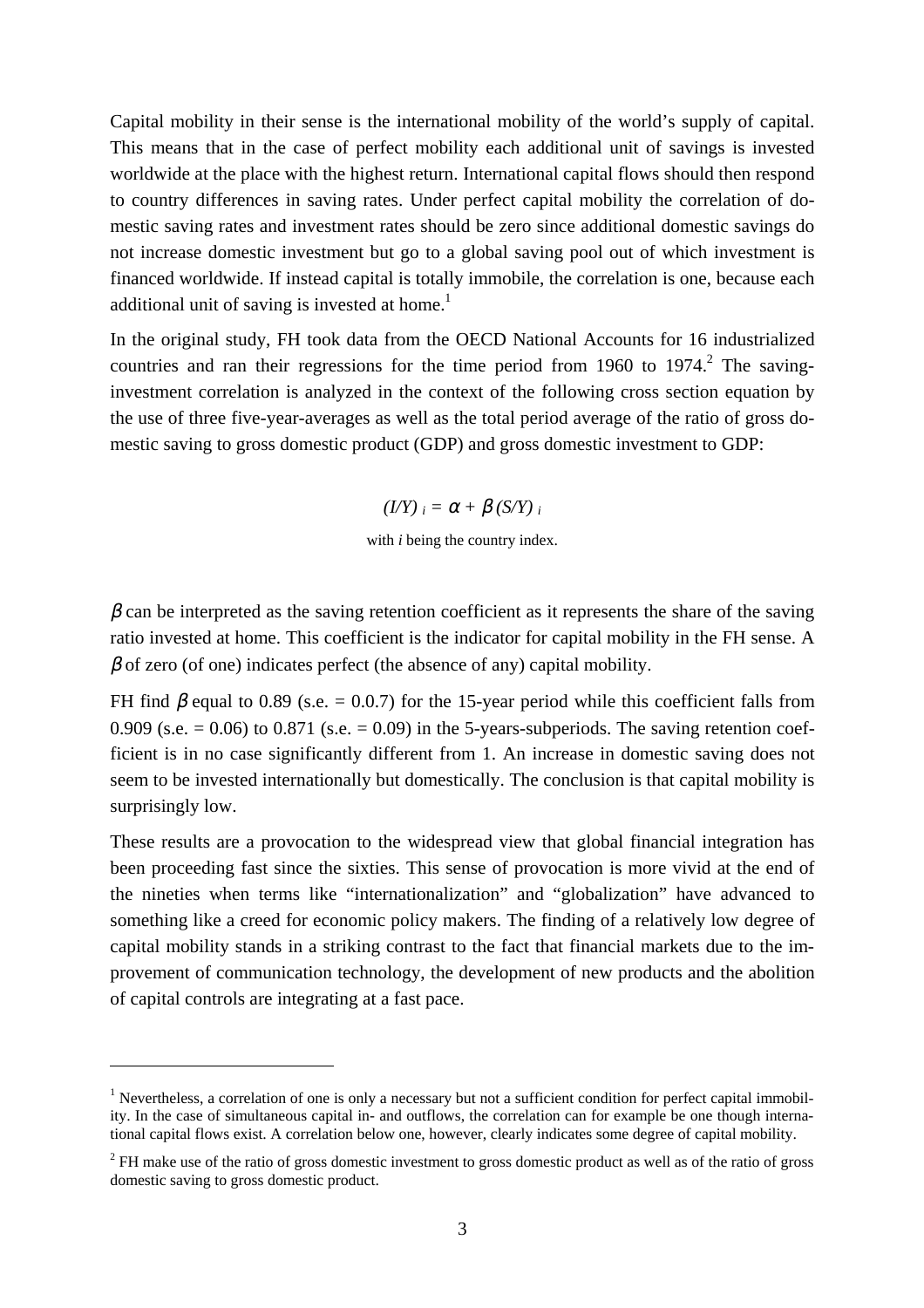The results might not be that surprising, however, if one considers the obstacles to the mobility of short-run financial capital on the one hand and of long-run portfolio capital or direct investment on the other hand. In the short run, the regulatory framework concerning capital restrictions or differential tax treatments can be regarded as stable. Furthermore, markets for the hedging of exchange rate risks exist and are highly liquid. For a long-run investor, the situation is different, because the politically determined environment can not be assumed to be stable. If there are no capital restrictions today, obstacles to the repatriation of capital or unfavorable treatment of foreigners could be introduced again at some point in the future. Hedging exchange rate risks on the long run is often not possible. Even if it is possible, it is likely to be relatively expensive due to the lower liquidity of long term in comparison to short term forward markets. Thus, in principle, a low degree of capital mobility in the FH sense is possible, even if financial integration is perfect in the light of the (short-run) covered interest parity condition.

Different lines of criticism have, nevertheless, been put forward against the FH approach (for a summary of the criticism see Lemmen and Eijffinger, 1995. Obviously, there is an endogeneity problem in regressing investments on savings. In the original paper, the authors have been well aware of this problem and made use also of a two stage least squares approach in a simultaneous equation framework with a specified saving function. The results of the simple OLS estimation proved to be robust.<sup>3</sup> Apart from that, the use of suitable period averages is able to decrease the problem of endogeneity along business cycles.

The calculation of averages might, however, lead to another problem. Due to the intertemporal budget restriction of an economy, current account deficits should on the long run add up to zero.<sup>4</sup> Since the difference between domestic investment and saving is the current account deficit, a high correlation between both variables coming out of a regression based on long run period averages could simply reflect the fact that a country can not permanently increase its foreign debt. Using long run averages thus may imply a bias for finding a low degree of capital mobility (Sinn, 1992). This argument has also been used in a slightly modified manner (Summers, 1988) which is important in the EMU context: Governments often include the current account to the list of policy objectives. In this case they will employ suitable policy instruments to improve the current account in the situation of large deficits. Thus the FH finding of a high correlation between saving and investment might simply reflect a political strategy of current account targeting. If this is the case, EMU will improve capital mobility ac-

<sup>&</sup>lt;sup>3</sup> In this context, FH made use of several instrumental variables in different combinations: the growth rate of total private income, the ratio of the number of retirees over the age of 65 to the population aged 20 to 65, the ratio of the number of younger dependants to the working age population, the benefit-earnings replacement ratio as well as the labour force participation rate of older men. Testing for linearity, they found no evidence of nonlinearity in the saving-investment correlation. Also, the rate of population growth potentially having a strong impact on the saving rate did not exert a statistically significant effect on the investment rate while the original saving retention coefficient remained almost constant.

<sup>&</sup>lt;sup>4</sup> This is a very approximate statement, since real growth rate and interest rates of an economy have to be taken into account to calculate a sustainable current account deficit, which could well be positive for long periods.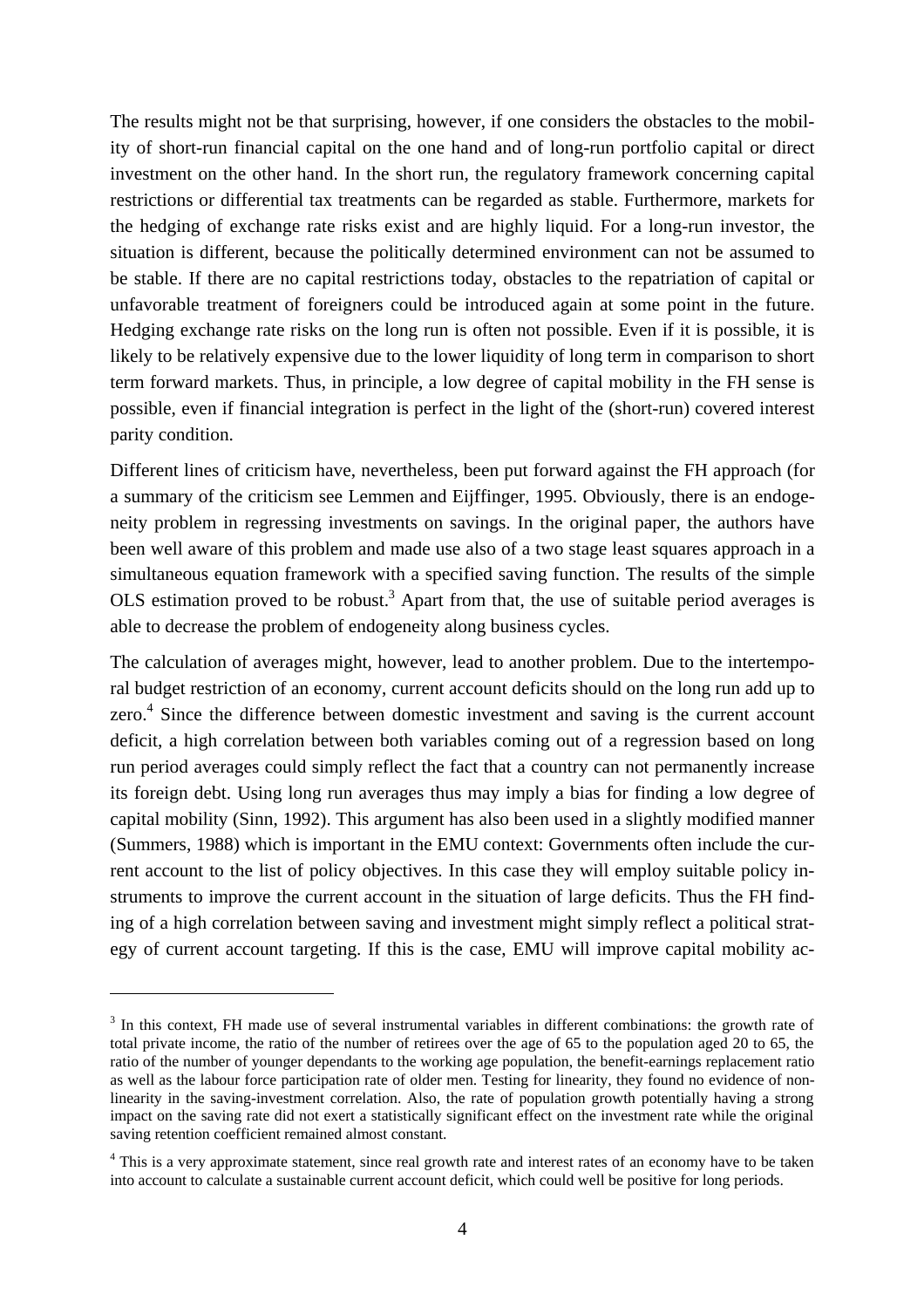cording to the FH concept because under EMU current account targeting is a very unlikely strategy for national policy makers. Within a monetary union the current account restriction ceases to be a restriction because negative consequences of large deficits such as exchange rate crises are no longer feasible.

Finally, the FH measure for capital mobility is only adequate as long as the small country assumption holds. A large country will experience an impact of its saving ratio on its investment ratio because the domestic saving ratio is of relevance for the world level of interest rates and thus for world investment. This problem, however, will probably be relevant only for very large economies like the USA or Japan.

One or the other, however, both the FH methodological approach and the main findings have survived its critiques. This is the reason why it seems adequate to use this measure for an analysis of the development of the degree of capital mobility and EMU's influence on it.

The impact of economic integration and the exchange rate regime on capital mobility according to the FH criterion has been touched in a couple of papers but remains unresolved. From a long run perspective, Hogendorn (1998) shows that capital mobility has fluctuated considerably in the last 150 years. It was highest during the decade 1905-1914, the zenith of the classical gold standard. In contrast to that, the Bretton Woods era was characterized by a saving retention coefficient of 1, i.e. complete immobility of capital. After the end of the Bretton Woods system capital mobility increased again (see also Feldstein/Bacchetta, 1991), it has however not yet reached again the levels of the period before World War. The increasing capital mobility after the end of fixed exchange rate is an interesting result in regard to EMU since it contradicts the view that exchange rate certainty is a substantial accelerator of capital mobility. In contrast to this, Bhandari/Mayer (1990) find the EMS to have a positive influence on capital mobility of its member countries. Generally, a deepening of economic integration as it is under way in Europe is expected to increase financial flows (Feldstein/Bacchetta, 1991; Artis/Bayoumi, 1991), although Dornbusch (1991) on the basis of data 1960-1986 fails to find a significant European Community effect.

Helliwell and McKitrick (1998) focus on capital mobility on the level of Canadian provinces and find that correlation between savings and investment disappears among provinces whereas it is significant on the national level. They ascribe this findings vaguely to barriers to trade and investment associated with national borders. Thus it remains unanswered which particular characteristics of a national border hinder the flow of capital. A more precise identification is, however, necessary to assess capital mobility within EMU since the Euro zone is a mixed case between a unified economy and a group of sovereign countries.

#### **III. Updating Feldstein Horioka**

According to conventional wisdom, the nineties have sped up the process of globalization. In Europe, the years since 1990 have shown different developments relevant for capital mobility. The period 1992-1995 has been a turbulent time on foreign exchange markets. Within the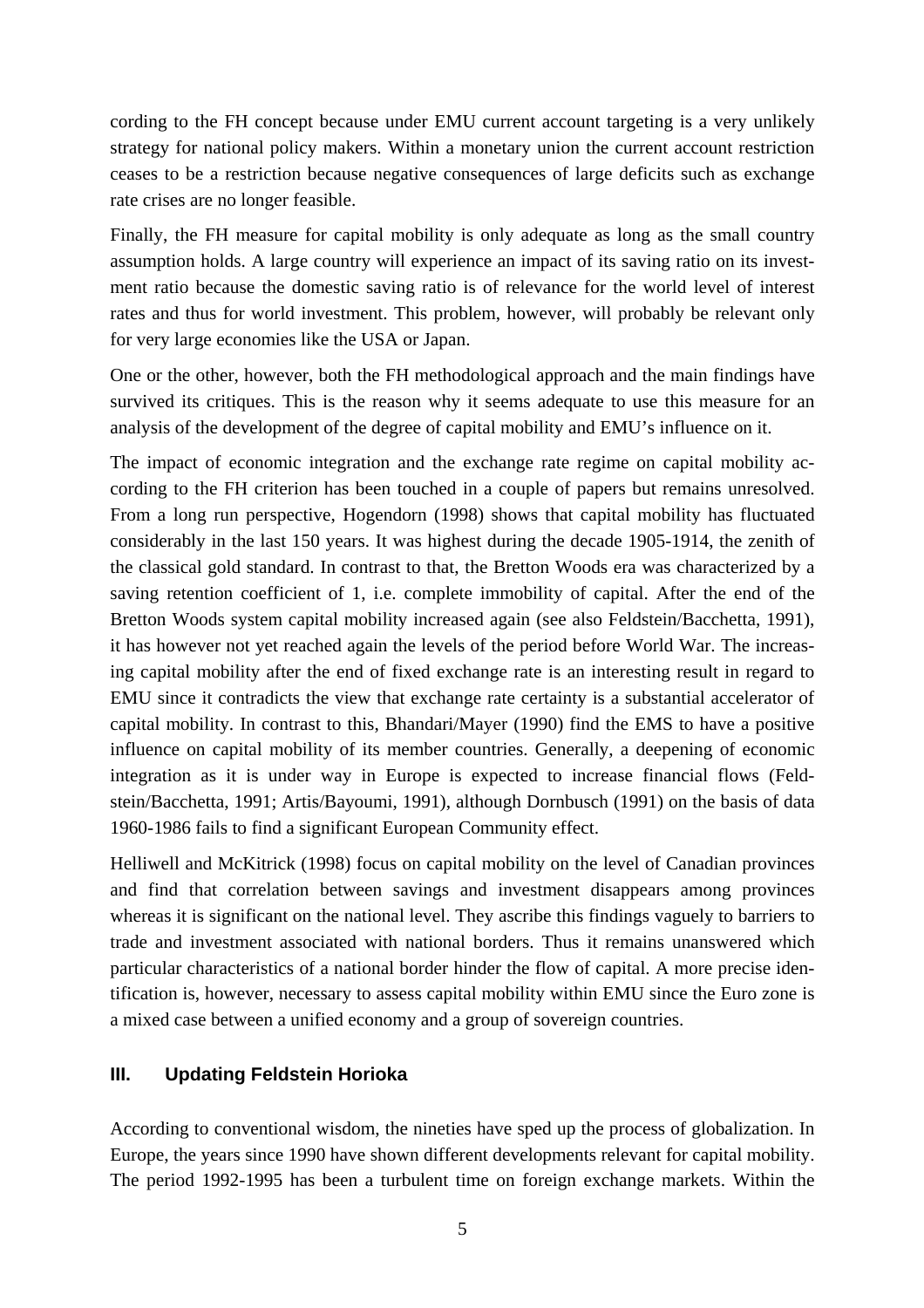EMS, there were several crises with a high volatility of exchange rates. While these events might have negatively affected capital mobility, the completion of the internal market 1993 should have had a positive impact. Therefore, an update of the FH is necessary.

In comparison to the original FH work, data for Iceland, Portugal and Turkey are included, data for Luxemburg are excluded.<sup>5</sup> The following subgroups are used:

- *Core*: includes the DM-zone countries Austria, Belgium, Denmark, France, West Germany and the Netherlands
- *Rest of EU*: includes Finland, Great Britain, Greece, Italy, Portugal, Spain, Sweden and Ireland
- *Rest of the world*: includes Australia, Canada, Iceland, Japan, Norway, New Zealand, Switzerland, Turkey and the USA.

Investment ratios are calculated by dividing gross fixed capital formation by GDP.<sup>6</sup> Gross saving ratios are calculated by dividing net savings plus consumption of capital by GDP. Data originate from the OECD National Accounts. Time series for saving and investment ratios are shown in the Appendix I (Illustration 1).

In order to limit the impact of business cycle effects period averages are used in the FH analysis. As an illustration, table A1 in Appendix II gives yearly saving retention coefficients of annual cross-sectional regressions for two country-groups, all countries and the subgroup EU core countries.<sup>7</sup> On the basis of these estimations diagram 1 presents the saving retention coefficients for all countries and EU core countries from 1960 to 1996. The saving-investment correlation coefficients actually show a high annual variability. The correlation is not constantly at a high degree, but seems to underlie itself cyclical influences.

<sup>&</sup>lt;sup>5</sup> It does not seem to be sensible to include the outlier Luxemburg with its specific characteristics of a small country with a huge financial market place.

<sup>&</sup>lt;sup>6</sup> All variables have been constructed in the same way as in the original FH approach. Although instead of "Gross Domestic Investment" "Gross Fixed Capital Formation" was taken in order to avoid arbitrary fluctuations in stocks. Bayoumi (1990) has used both concepts but found the regression results to be very similar.

 $<sup>7</sup>$  As the cross-section regressions for the subgroup of EU core countries only contains 6 observation points, the</sup> regression results should be interpreted very carefully.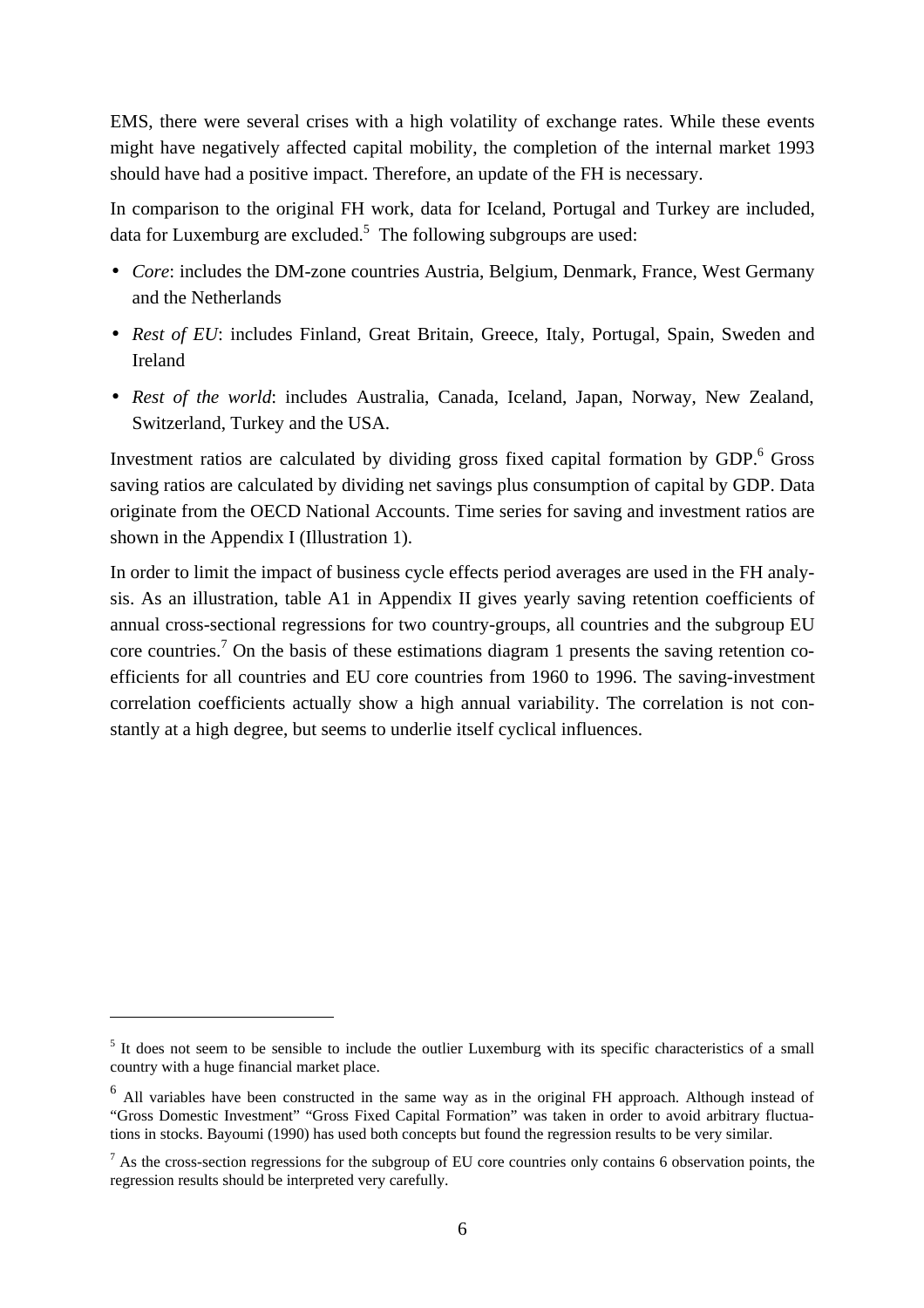*Diagram 1: Development of saving retention coefficients of yearly*



 *cross-sectional regressions.*

*Diagram 2: Scatter plot for average saving and investment ratios in the 1960s*



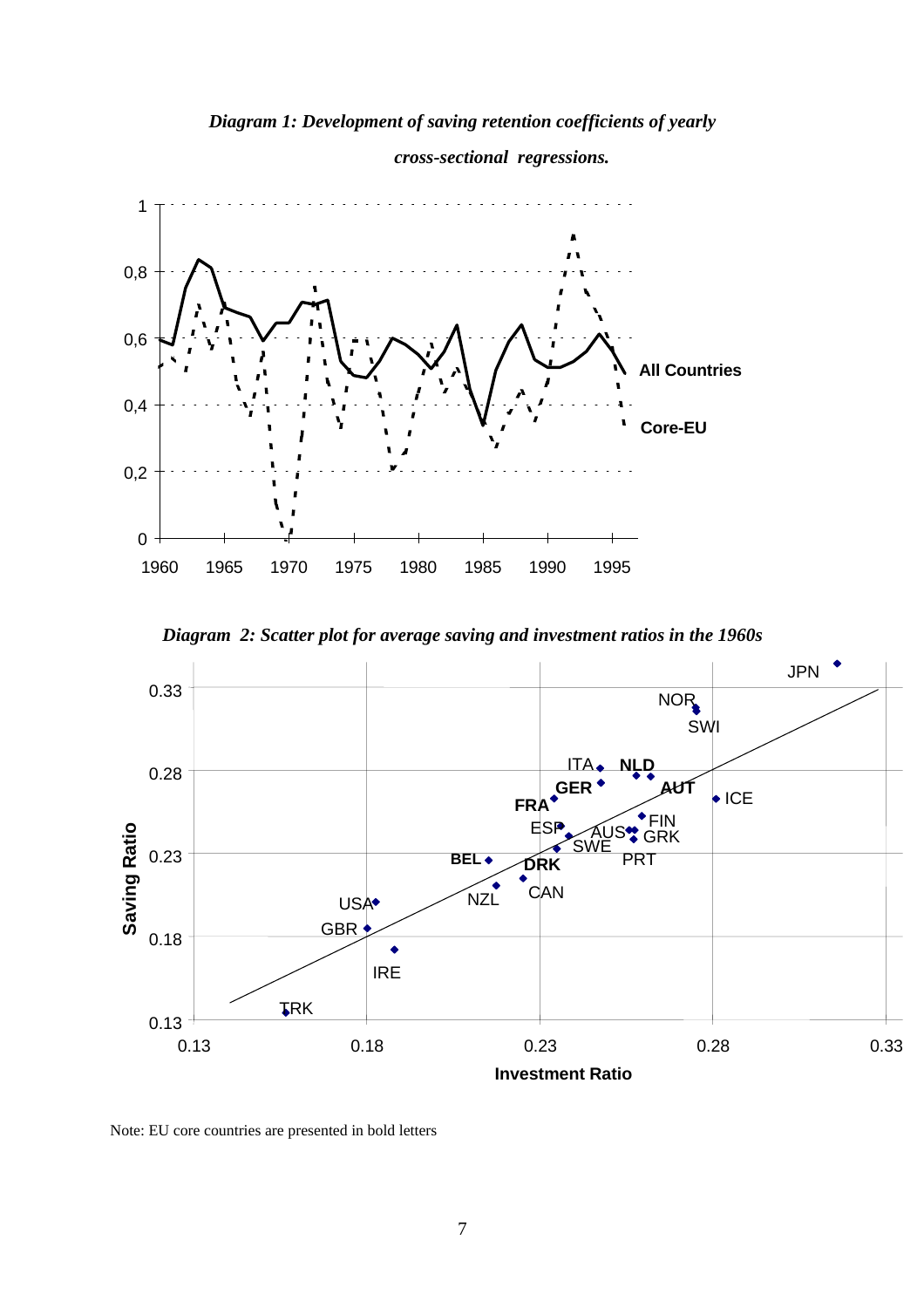

*Diagram 3: Scatter plot for average saving and investment ratios in the 1980s*

Note: EU core countries are presented in bold letters



*Diagram 4: Scatter plot for average saving and investment ratios in the 1990s*

Note: EU core countries are presented in bold letters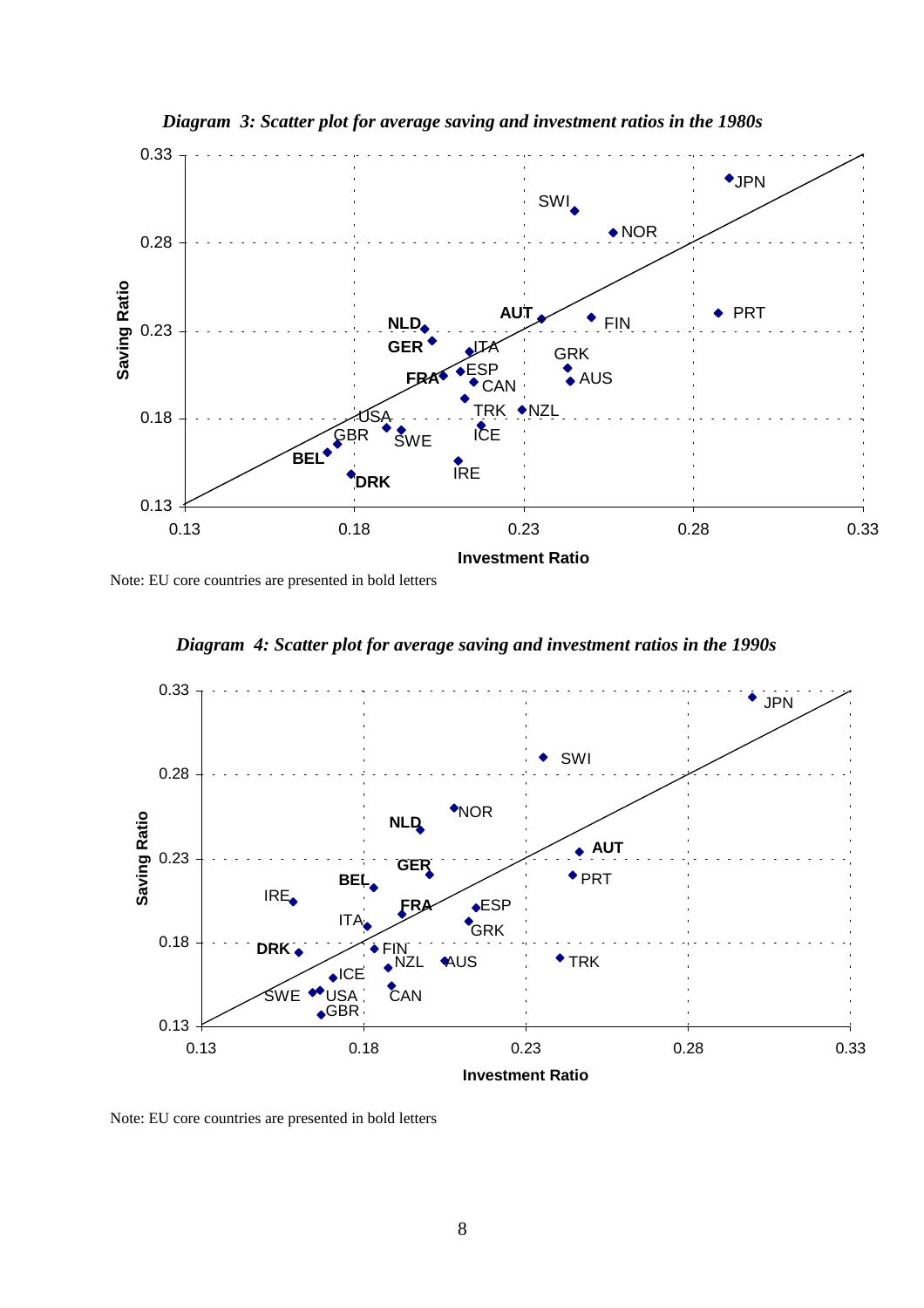Diagrams 2-4 present the position of 23 industrial countries regarding the correlation between saving and investment ratios of different time averages. A position on the 45-degree-line represents complete immobility of capital in the FH sense. These diagrams already hint on increasing capital mobility after the sixties.

Table 1 and 2 summarize results of the update of the FH approach. The tables present saving retention coefficients as they result from the basic FH regression (see above section 2) based on a cross section of period averages. Table 1 reports results for five-year-averages and table 2 for ten-year averages. The coefficients in these tables are regarded with respect to their significant difference from zero.

|                | <b>ALL COUNTRIES</b> |
|----------------|----------------------|
| 1960-1964      | $0.737***$           |
| 1965-1969      | $0.674***$           |
| 1970-1974      | $0.685$ ***          |
| 1975-1979      | $0.594$ ***          |
| 1980-1984      | $0.572$ ***          |
| 1985-1989      | $0.539***$           |
| 1990-1994      | $0.562$ ***          |
| no. of observ. | 23                   |

*Table 1: Saving retention coefficients (FH regression based on five-year averages)8*

**\*/\*\*/\*\*\*:** indicating that the coefficient is significant at the 10/5/1 percent level.

| <b>Table 2: Saving retention coefficients</b>   |  |
|-------------------------------------------------|--|
| (FH regression based on ten-year averages) $^9$ |  |

|                | <b>ALL COUNTRIES</b> |
|----------------|----------------------|
| 1960-1969      | 0.708 ***            |
| 1970-1979      | 0.666 ***            |
| 1980-1989      | $0.553$ ***          |
| 1990-1996      | 0.532 ***            |
| no. of observ. | 23                   |

**\*/\*\*/\*\*\*:** indicating that the coefficient is significant at the 10/5/1 percent level.

For the 23 OECD countries, the results show the expected pattern. From the sixties onwards a long run tendency to a lower correlation between domestic investment and saving is observed. In comparison to the FH results, the estimations show a smaller β, even in 1960-64, 1965-69 and 1970-74. Additionally, the saving retention coefficients are significantly different from unity according to the Wald-Test. Although far from being perfect it seems that the international mobility of capital in the FH sense is increasing, especially in the 1980s and 1990s.

<sup>&</sup>lt;sup>8</sup> Detailed results can be found in Appendix II Table A2.

<sup>&</sup>lt;sup>9</sup> Detailed results can be found in Appendix II Table A3.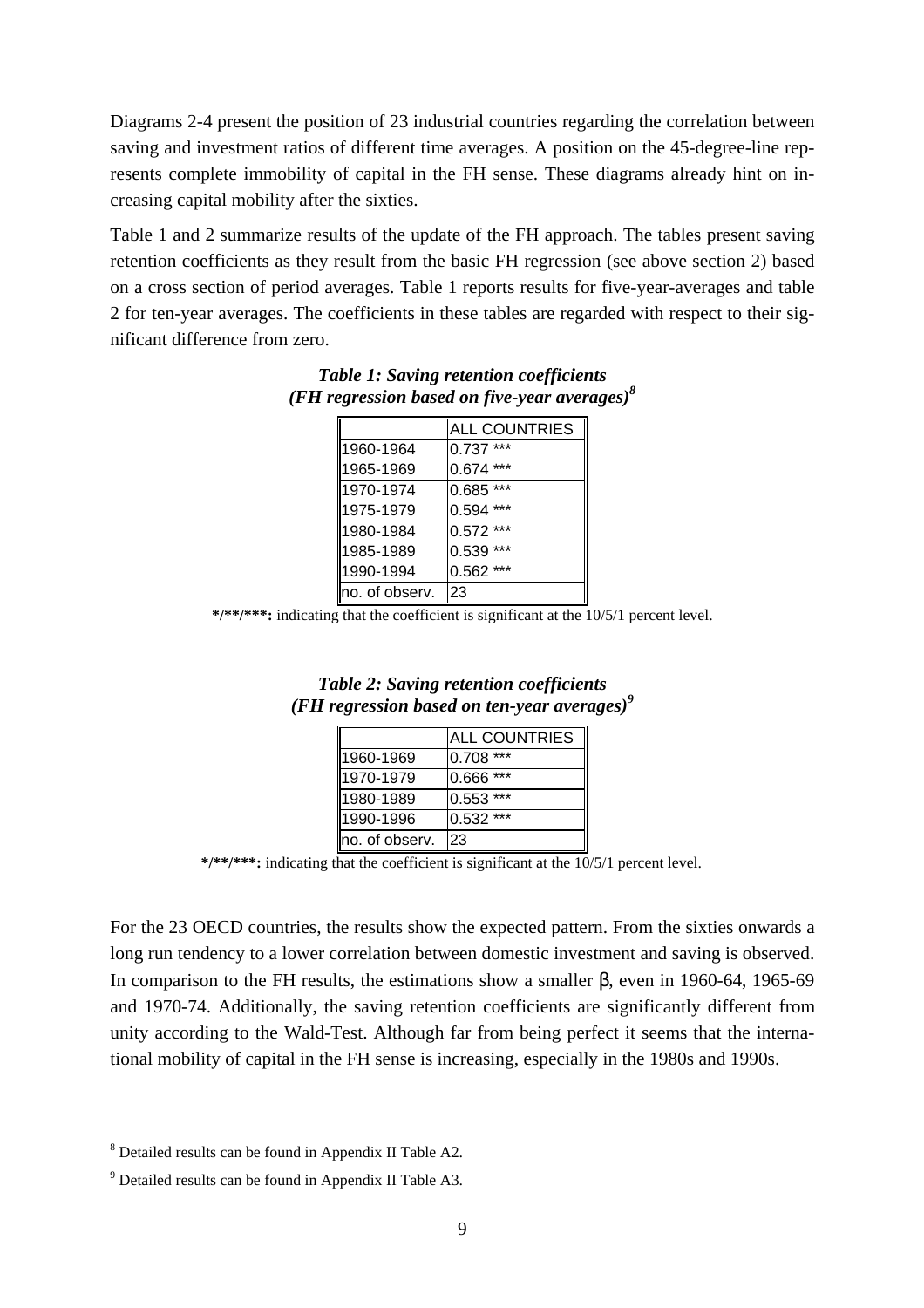Due to the small number of observations (one observation per country per subperiod), period average regressions for subgroups would show a low degree of significance. In order to achieve correlations for the same time periods, but different country groups, while including a sufficient number of observations, the FH relation is explored by time series cross section regressions of the following type<sup>10</sup>:

#### $(I/Y)_{i,t} = \alpha + \beta(S/Y)_{i,t}$

with *i* being the country index and *t* the time index.

This specification is also helpful in order to check the robustness of the period average results against the criticism by Sinn (1992) that - due to long-run limitations on foreign indebtedness - period averages tend to bias the saving retention coefficient towards 1.

In order to control for the bias resulting from the business cycle in the use of annual data, the given specification is estimated both with the usual, non adjusted, (table 3) and cyclically adjusted (table 3a) annual data for the five-year periods.<sup>11</sup> For the estimation based on tenyear periods only results without cyclical adjustment are reported.

|                    | Core EU    | Rest of EU   | Rest of the World | IAII countries |
|--------------------|------------|--------------|-------------------|----------------|
| 1960-1964          | $0.534***$ | $0.624***$   | $0.792***$        | $0.696***$     |
| 1965-1969          | $0.413***$ | 0.628***     | $ 0.673*** $      | $0.644***$     |
| 1970-1974 0.327*** |            | $0.552***$   | $0.739***$        | $10.642***$    |
| 1975-1979          | $0.308***$ | $0.384***$   | $0.669***$        | $ 0.533***$    |
| 1980-1984 0.510*** |            | $ 0.509*** $ | $ 0.524***$       | $0.544***$     |
| 1985-1989          | $0.364***$ | $0.682***$   | $0.463***$        | $0.520***$     |
| 1990-1994 0.706*** |            | 0.789***     | $0.530***$        | 0.558***       |
| No. of obs.        | 130        | 40           | 45                | 115            |

*Table 3: Saving retention coefficients (panel estimation, five-year periods) 12*

**\*/\*\*/\*\*\*:** indicating that the coefficient is significant at the 10/5/1 percent level.

#### *Table 3b: Saving retention coefficients*

<sup>&</sup>lt;sup>10</sup> While previous studies in general concentrated on cross-country estimations, Vamvakidis and Wacziarg (1998) is another study analyzing panel estimations. This research also controls for fixed effects in this context since country-specific effects might be correlated with the domestic saving rate and thus bias the saving retention coefficient. Vamvakidis and Wacziarg hereby find roughly the same results than in their cross-sectional analysis. The use of this method therefore does not seem to change or even to bias the results. In our analysis, we, however, do not make use of fixed effects in order to avoid further problems of insufficient observation points.

 $11$  In order to get cyclically adjusted data, a trend variable of the original data was created by use of the Hodrick Prescott Filter of 10. The use of a filter of 10 and not of 100 was motivated by the highly smoothing effect of the filter of 100.

<sup>&</sup>lt;sup>12</sup> Detailed results can be found in Appendix II Table A4.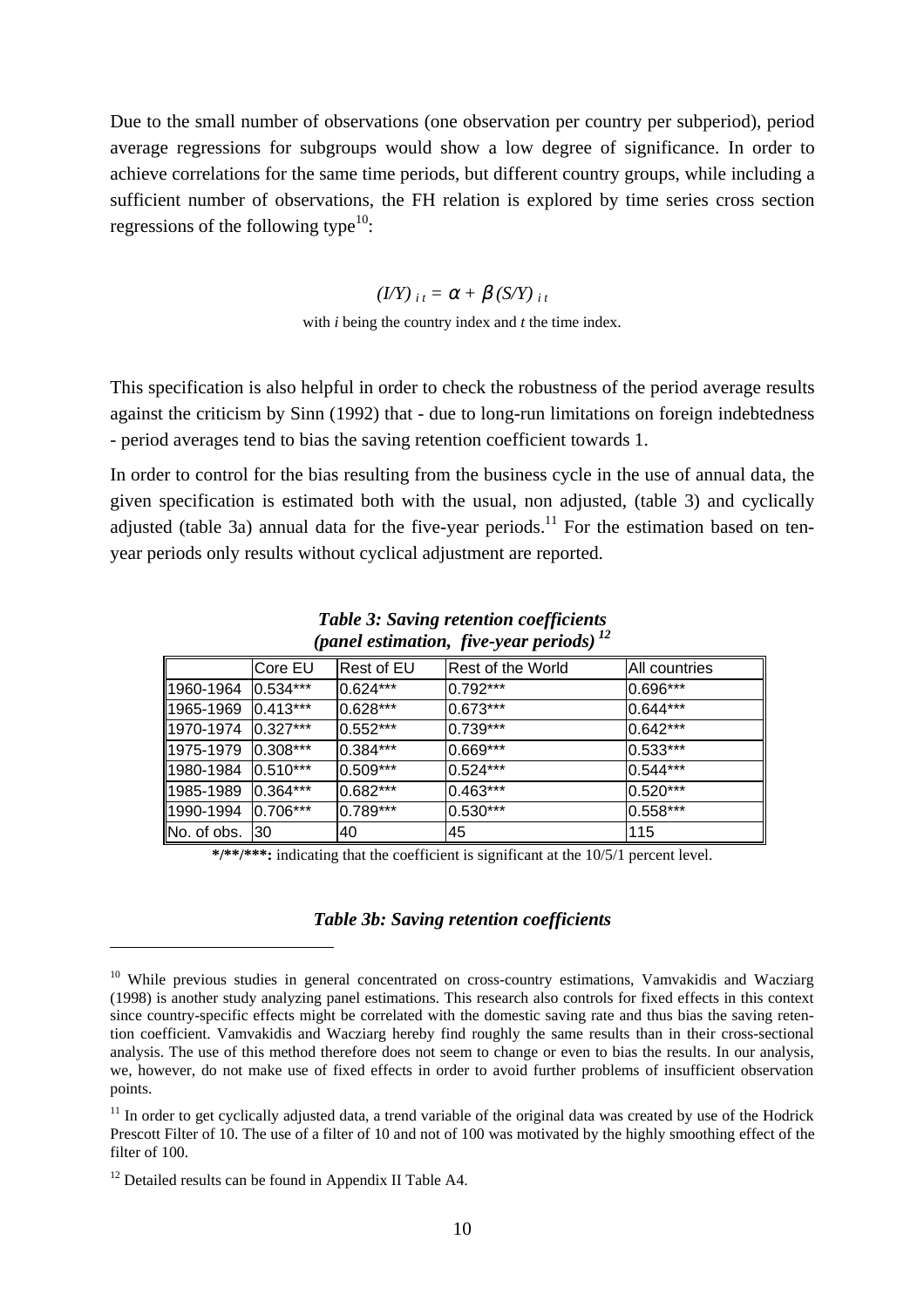|                      | lCore EU    | Rest of EU   | Rest of the World | IAII countries |
|----------------------|-------------|--------------|-------------------|----------------|
| 1960-1964            | $0.566***$  | $ 0.674*** $ | 0.789***          | $ 0.710***$    |
| 1965-1969            | $0.383***$  | $0.658***$   | $0.742***$        | $ 0.701*** $   |
| 1970-1974   0.347*** |             | 0.646***     | $0.746***$        | $ 0.690*** $   |
| 1975-1979            | $ 0.418***$ | $0.511***$   | 0.729***          | $0.627***$     |
| 1980-1984            | $0.452***$  | $10.657***$  | $0.523***$        | $0.579***$     |
| 1985-1989            | $0.407***$  | 0.786***     | 0.496***          | $0.543***$     |
| 1990-1994            | $0.667***$  | $0.801**$    | $0.550***$        | $0.570***$     |
| lno. of obs.         | 130         | 40           | 145               | 115            |

*(panel estimation based on cyclically adjusted data, five-year periods) 13*

**\*/\*\*/\*\*\*:** indicating that the coefficient is significant at the 10/5/1 percent level.

|                                 | ICore EU | <b>Rest of EU</b> | <b>Rest of the World</b> | All countries |
|---------------------------------|----------|-------------------|--------------------------|---------------|
| $\parallel$ 1960-1969 0.499 *** |          | $0.625$ ***       | $10.732***$              | $0.677$ ***   |
| $\parallel$ 1970-1979 0.413 *** |          | $0.455$ ***       | $0.679***$               | $ 0.565***$   |
| 1980-1989   0.428 ***           |          | $0.587***$        | $0.490***$               | $0.530***$    |
| 1990-1996   0.652***            |          | $0.715***$        | $10.511***$              | $ 0.543***$   |
| $\ $ no. of obs.                | 60(40)   | 80 (56)           | 90(63)                   | 230 (159)     |

#### *Table 4: Saving retention coefficients (panel estimation, ten-year periods)14*

**\*/\*\*/\*\*\*:** indicating that the coefficient is significant at the 10/5/1 percent level. Numbers of observations in brackets relate to time period 1990 - 1996.

These results on the basis of the panel estimation show that the findings according to the original FH period average approach are robust. The panel estimation coefficients for all countries are in fact smaller than the period average estimation coefficients. It seems that the latter actually tend to be biased towards one. But the similarity of the estimation results of tables 1 and 3 as well as tables 2 and 4 proves that cross section time series estimations are not biased by business cycles. Additionally, the fact that the results of tables 3 and 3a are not very different also indicates that cyclical movements do not affect the correlation systematically.

The estimation results again show a tendency to a lower correlation between domestic saving and investment, i.e. increasing capital mobility, from 1960 to 1990. It is also not surprising that for most subperiods the correlation is lower for the European core countries than for the rest of EU or the rest of the world. It is, however, striking that the correlation is increasing again in the 1990s, an effect particularly strong in the European core countries. The consequence is that correlations in the nineties are higher in Europe than in the rest of the world.

<sup>&</sup>lt;sup>13</sup> Detailed results can be found in Appendix II Table A5.

 $14$  Detailed results can be found in Appendix II Table A6.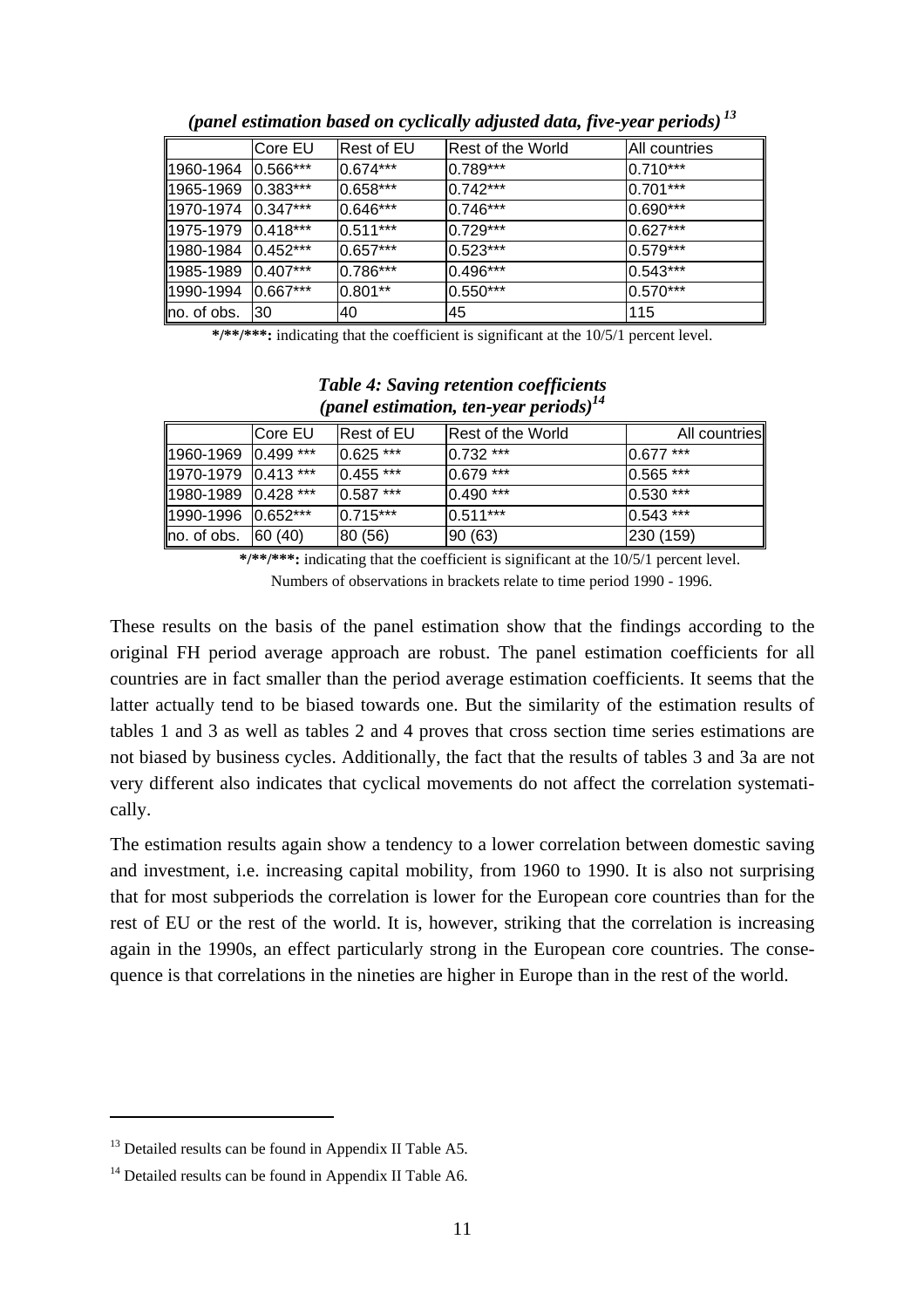#### **IV. The Role of Current Account Targeting**

After the introduction of a single European currency the sustainability of internal current accounts within Euroland ceases to be a restriction for national economic policy. This was different before. Under the EMS regime, due to the potential effects on exchange rates attention was paid to current account developments. Therefore, the presumption is that current account targeting could be the main reason behind the finding of low capital mobility in industrial countries. Current account targeting could also possibly be the explanation for the reversion to a higher correlation between saving and investment in Europe in the nineties. As a consequence of exchange rate turbulences attempts to balance the current account might have been intensified in the nineties. If this presumption is supported by the data, the conclusion for capital mobility within EMU is straightforward: it will increase.

If current account targeting existed, the saving retention coefficient of the private sector should differ from the coefficient of the total economy. More precisely, current account targeting might take place if the mobility of private capital is higher than the one of aggregated domestic capital.<sup>15</sup> This refers to a lower private saving retention coefficient. Bayoumi (1990) using a sample of 10 OECD countries already found a lower correlation for private sector data and concluded that either structural reasons or economic policy must cause this phenomenon.

In order to derive private sector investment and saving, shown in Appendix I Figure 2, general government investment (general government saving) had to be subtracted from total fixed investment (total saving).<sup>16</sup>

As general government sector data were rarely available from 1960 on, regressions start in 1970. Also, the group-specific estimates have to be modified as government data are not available for all 23 countries. Therefore, estimations are run for the core countries of EU (being Germany, Belgium, Denmark and France, as well as Austria from 1975 on and the Netherlands from 1980 on) as well as all countries being 15 altogether (6 core countries plus Australia, Canada, Finland, Japan and UK as well as from 1980 on Italy, Norway, Sweden and USA).

<sup>&</sup>lt;sup>15</sup> Hereby attention has to be paid to the fact that government investment is not only financed by government saving. As instead government investment often exceed government saving, savings are deprived of the private sector. As a consequence, the correlation of private investment and private saving might a priori be lower than 1.

<sup>&</sup>lt;sup>16</sup> In the OECD National Accounting System general government saving is defined as general government current receipts minus general government current disbursement. Therefore, general government saving can be negative saving if current disbursement (not including spending on investments) of the government exceeds its returns. Although these OECD data are standardized, country-specific characteristics cannot always be excluded.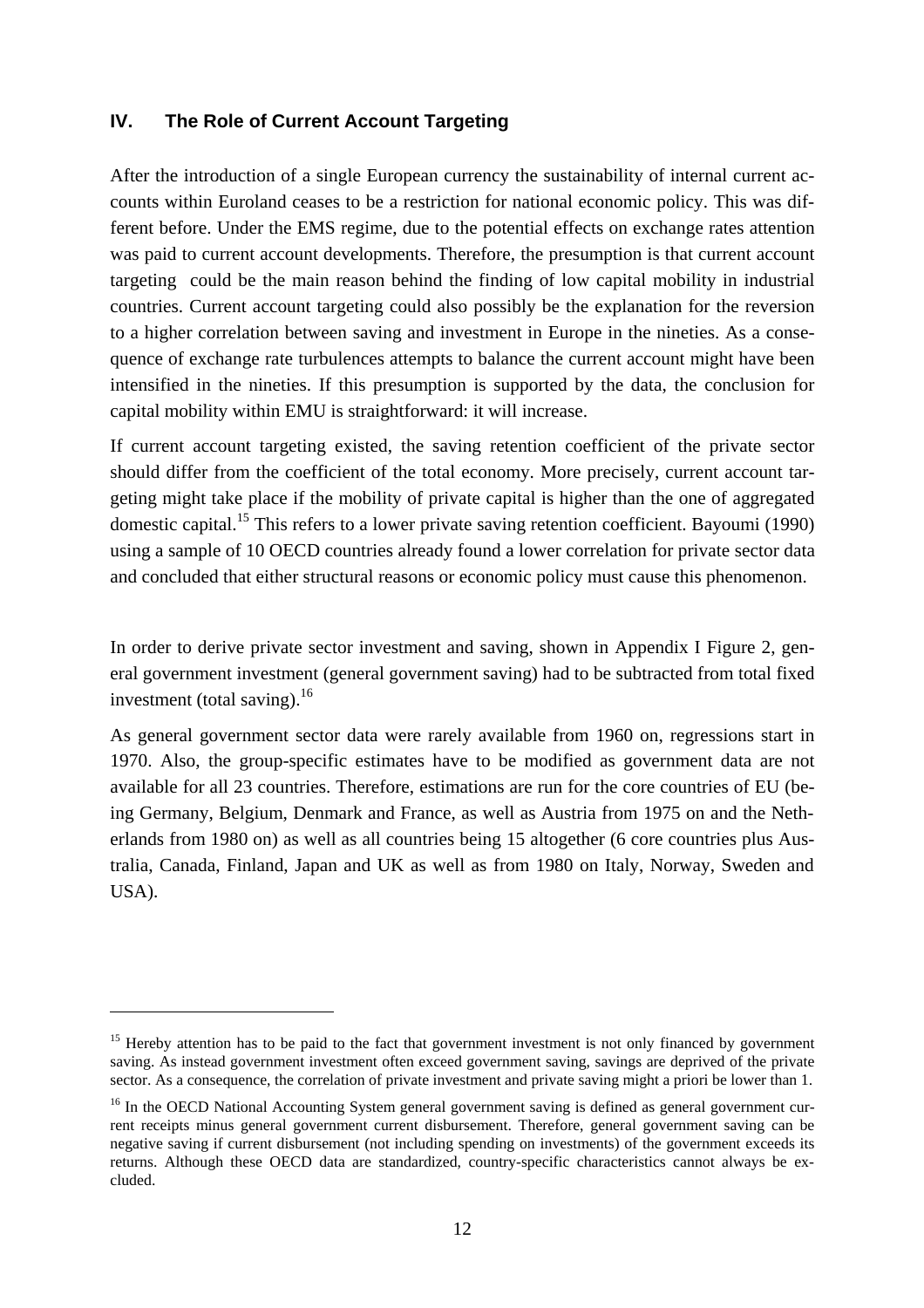|           | <b>CROSS SECTIONAL</b><br>ESTIMATION BASED ON<br>PERIOD AVERAGES | <b>PANEL ESTIMATION</b> |                  |
|-----------|------------------------------------------------------------------|-------------------------|------------------|
|           | All countries                                                    | Core EU                 | All countries    |
| 1970-1974 | $0.621**$                                                        | (19)                    | $0.627***$       |
|           | (9)                                                              | $-0.059$                | (44)             |
| 1975-1979 | 0.384*                                                           | $0.232**$               | 0.336***         |
|           | (10)                                                             | (24)                    | (56)             |
| 1980-1984 | $0.366*$                                                         | (30)                    | 0.346***         |
|           | (15)                                                             | 0.288                   | (75)             |
| 1985-1989 | (15)                                                             | (30)                    | (75)             |
|           | 0.046                                                            | 0.059                   | 0.021            |
| 1990-1994 | $0.455**$<br>(15)                                                | $0.342**$ (30)          | 0.264***<br>(75) |

*Table 5: Saving retention coefficients for private sector data for five-year periods*<sup>17</sup>

**\*/\*\*/\*\*\*:** indicating that the coefficient is significant at the 10/5/1 percent level. Number of observations is given in brackets.

*Table 6: Saving retention coefficients for private sector data for ten-vear periods*<sup>18</sup>

|           | <b>CROSS SECTIONAL</b><br><b>ESTIMATION BASED ON</b><br><b>PERIOD AVERAGES</b> | <b>PANEL ESTIMATION</b> |                     |
|-----------|--------------------------------------------------------------------------------|-------------------------|---------------------|
|           | All countries                                                                  | Core EU                 | IAII countries      |
| 1970-1979 | $0.523**$<br>(9)                                                               | (46)<br>0.098           | $0.504***$<br>(100) |
| 1980-1989 | 0.196<br>(15)                                                                  | (60)<br>0.118           | $0.147**$<br>(150)  |
| 1990-1995 | $ 0.471*** 15\rangle$                                                          | $0.339**$<br>(35)       | $0.248***$<br>(87)  |

**\*/\*\*/\*\*\*:** indicating that the coefficient is significant at the 10/5/1 percent level. Number of observations is given in brackets.

For private sector investment and saving, saving retention coefficients are systematically lower than for total saving and investment. In the 1980s, coefficients are not significantly different from zero indicating a high degree of capital mobility. These findings suggest that current account targeting has been relevant. Unbalanced current accounts of the private sector tend to be balanced by compensatory government activity. The reversion from high to low capital mobility from the 1980s to the 1990s can, however, also be detected in the private sector data. However, private sector data correlation in the EU core countries is not very different from private sector data correlation regarding all countries while the correlation of total savings and investment was much higher in the EU countries than in the non-EU countries. An explanation for the surprisingly low capital mobility in the first half of the 1990s particularly strong in the EU countries could therefore come from increasing capital account targeting of the EU governments. Such a policy behavior can be due to the higher exchange rate volatility in this period, a hypothesis analyzed in the following section.

 $17$  Detailed results can be found in Appendix II Table A 7.

<sup>&</sup>lt;sup>18</sup> Detailed results can be found in Appendix II Table A8.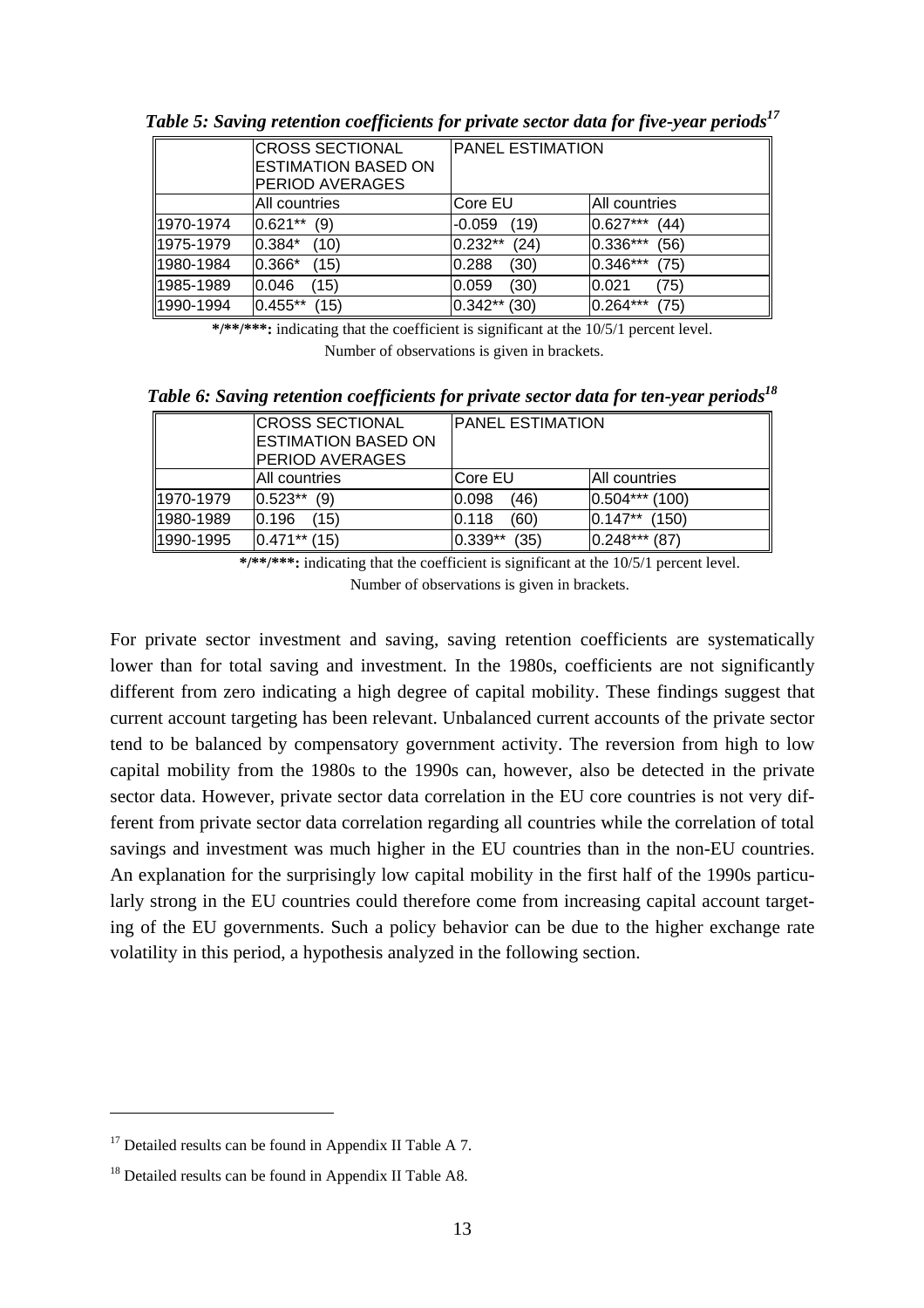#### **V. Impact of Exchange Rate Variability and Taxation**

With EMU, European monetary integration will change the economic environment concerning exchange rate movements and possibly taxation. By definition nominal exchange rate fluctuations that have influenced economic decisions in the past will be eliminated inside EMU by definition. As this volatility is supposed to have exerted negative impacts e.g. on foreign direct investment and investment abroad, exchange rate stability might increase the international mobility of capital in the future. Therefore, it is important to identify the effect of exchange rate volatility on capital flows in the past. If it actually represented an obstacle to the international mobility of the supply of capital, the increasing capital mobility could play a more important role as a stabilizer in EMU than in the past. The impact of EMU on taxation is of a more indirect nature. It can be expected that the single currency will intensify tax competition which again may speed up tax harmonization. If tax differentials are relevant for the mobility this could be another channel through which EMU affects capital mobility.

The impact of exchange rate volatility and tax differentials on capital mobility is analyzed in the context of an extended FH equation. In order to measure the influence of the economic openness on the saving-investment correlation, FH used a similar extension in their original paper of the following form:

> $(I/Y)_i = \alpha + (\beta_0 + \beta_1 * X_i) * (S/Y)_i$ with *i* being the country index.

This statistical specification allows the saving retention coefficient to vary according to the influence of different measures of economic openness  $X_i$ .<sup>19</sup> The same econometric approach is used in the following regarding the effect exerted by exchange rate volatility and tax differentiation on capital mobility.

First, the analysis of the influence of exchange rate volatility focuses on the 19 industrialized countries<sup>20</sup> for which data of the external value of their currencies against the other 18 countries has been available from the German Bundesbank. In order to obtain measures of the degree of volatility of these currencies, yearly standard deviations of the monthly percentage changes of each external value against all other 18 countries are constructed. The averaging is based on trade weights. Since this measure focuses on the volatility of each country against all others, only the group of  $\alpha$ , all countries" is included in the estimations.

 $19$  Vamvakidis/Wacziarg (1998) tested for the influence of trade openness with the similar approach. In contrast to FH(1980) they found the openness interaction term to have a significant negative sign.

<sup>&</sup>lt;sup>20</sup> Australia, Iceland, New Zealand and Turkey could not be included because of lack of data. As a consequence, only 19 countries were entering the group of all countries.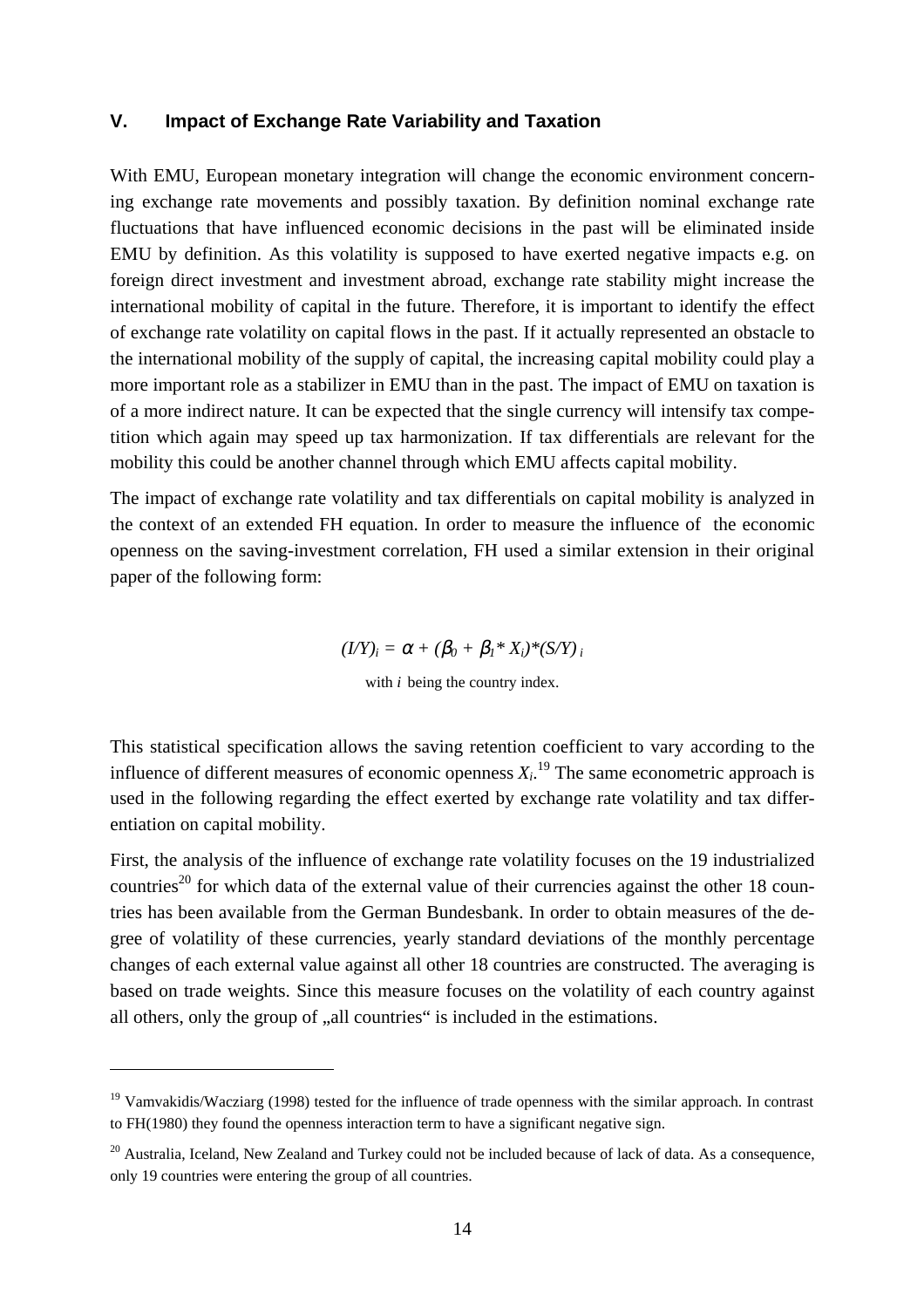*Diagram 5: Yearly volatility measures calculated by the standard deviation of monthly percentage changes of external values of the currencies of 19 industrialized countries, trade weights. Source: German Bundesbank, own calculations.*



These yearly volatility indices multiplied by the saving ratios are included as explanatory variables in the regressions<sup>21</sup>:

$$
(LY)_{it} = \alpha + (\beta_0 + \beta_1 * \text{Vol}a_{it}) * (S/Y)_{it} = \alpha + \beta_0 (S/Y)_{it} + \beta_1 (\text{Vol}a * S/Y)_{it}
$$
  
with *i* the country index and *t* the time index.

If the volatility interaction  $\beta_l$  is significant, volatility exerts an influence on the correlation of domestic saving and investment. It should be expected to have a positive sign, since exchange rate volatility should be associated with a decreasing international mobility of capital. Tables 7 and 8 summarize the estimation results for this approach.

#### *Table 7: Saving retention coefficients for*

<sup>&</sup>lt;sup>21</sup> Regarding capital flows and exchange rate volatility, a problem of endogeneity can occur. However, as volatile exchange rate changes are more likely to be induced by short-term financial flows and less by long-term investment flows, this problem should not be present in the following analysis.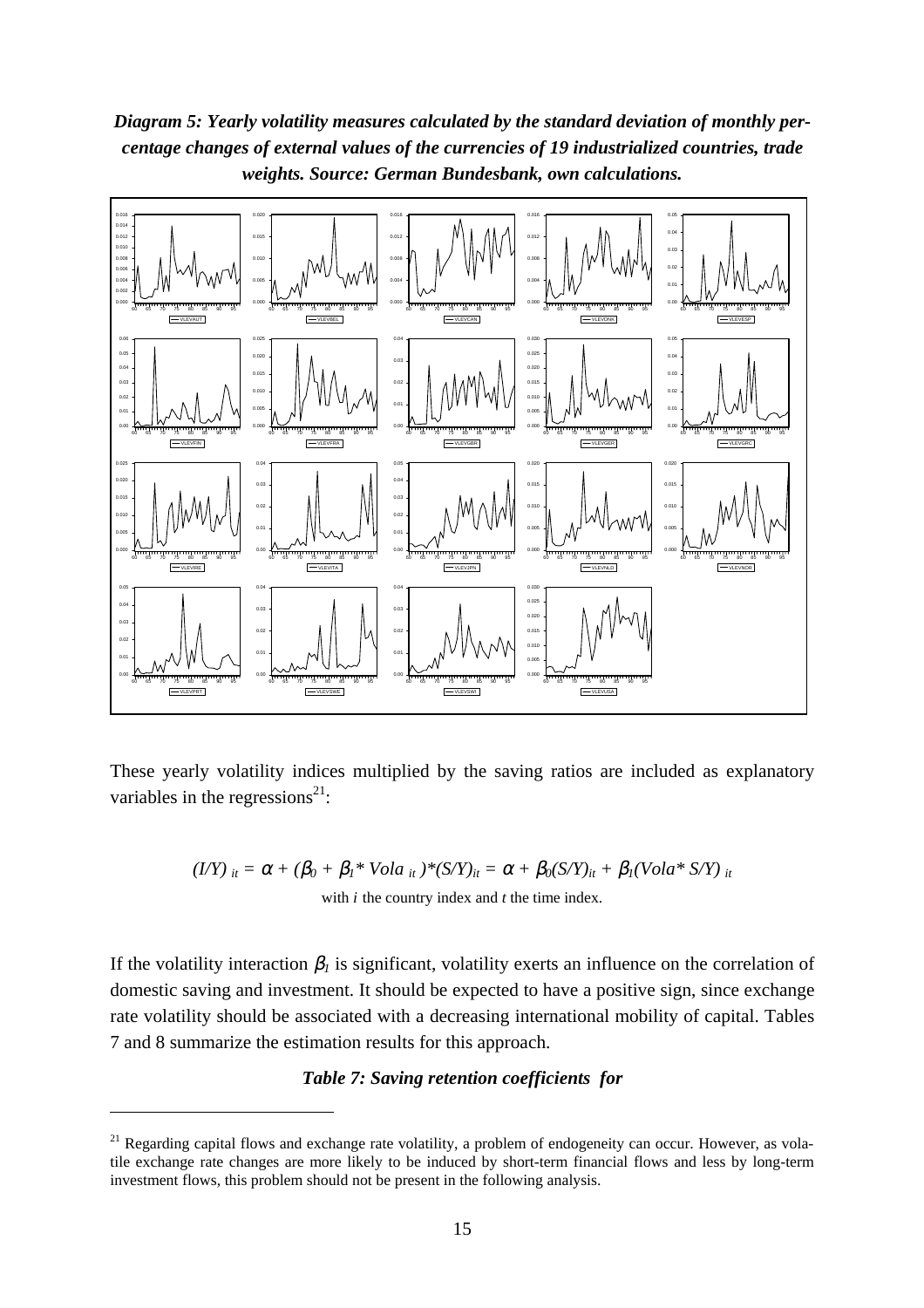|            |              | All        |
|------------|--------------|------------|
|            |              | Countries  |
| 1960-1964  | Saving Ratio | $0.674***$ |
|            | Vola*SavR    | $-0.490$   |
| 1965-1969  | Saving Ratio | $0.631***$ |
|            | Vola*SavR    | 0.983      |
| 1970-1974  | Saving Ratio | $0.619***$ |
|            | Vola*SavR    | 1.096      |
| 1975-1979  | Saving Ratio | $0.532***$ |
|            | Vola*SavR    | 0.406      |
| 1980-1984  | Saving Ratio | 0.488***   |
|            | Vola*SavR    | 4.318**    |
| 1985-1989  | Saving Ratio | $0.547***$ |
|            | Vola*SavR    | 1.500      |
| 1990-1994  | Saving Ratio | $0.558***$ |
|            | Vola*SavR    | 2.493      |
| no.of obs. |              | 95         |

 *five-year periods (panel estimation)<sup>22</sup>*

**\*/\*\*/\*\*\*:** indicating that the coefficient is significant at the 10/5/1 percent level.

|             | or ien-year perioas (panei esimulion) |            |
|-------------|---------------------------------------|------------|
|             |                                       | All        |
|             |                                       | Countries  |
| 1960-1969   | Saving Ratio                          | $0.653***$ |
|             | Vola*SavR                             | 0.799      |
| 1970-1979   | Saving Ratio                          | $0.550***$ |
|             | Vola*SavR                             | 1.259      |
| 1980-1989   | Saving Ratio                          | 0.506***   |
|             | Vola*SavR                             | 3.662***   |
| 1990-1996   | Saving Ratio                          | $0.545***$ |
|             | Vola*SavR                             | 2.406*     |
| no. of obs. |                                       | 190 (131)  |

#### *Table 8: Saving retention coefficients for ten-year periods (panel estimation)23*

**\*/\*\*/\*\*\*:** indicating that the coefficient is

significant at the 10/5/1 percent level.

Number of observations for time period 90 to 96 given in brackets.

In the five- as well as in the ten-year period panel estimations the expected positive sign of the volatility interaction term can be found in the estimations (with the early sixties the only exception). This effect is statistically significant in the ten-year-panel for the 1980s and 7 year-panel for the 1990s. This supports the view that exchange rate volatility is among the factors relevant for both the low degree and the fluctuations of capital mobility. While in the

 $22$  Detailed results can be found in Appendix II Table A9.

 $^{23}$  Detailed results can be found in Appendix II Table A10.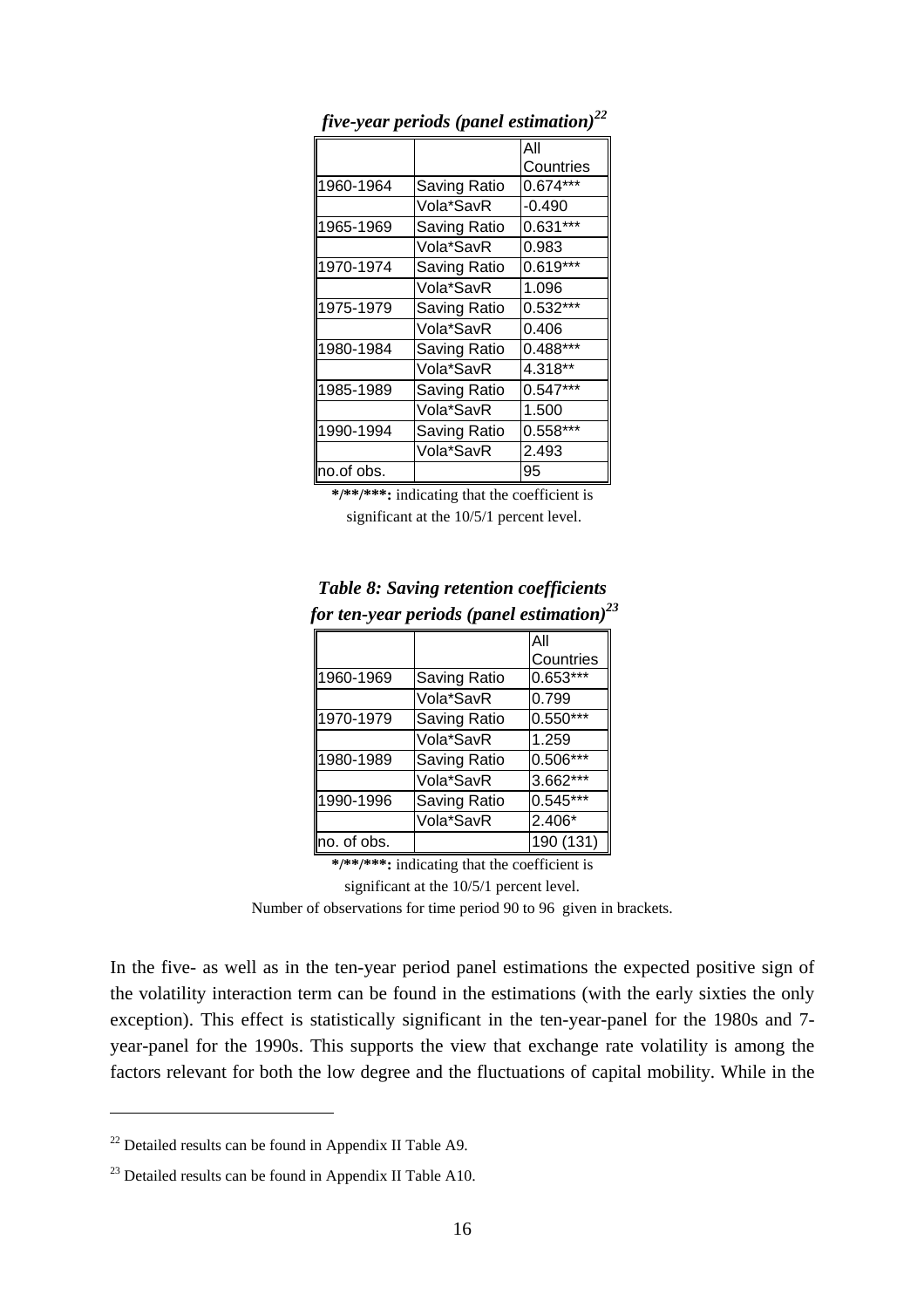1960s and in part of the 1970s the Bretton Woods system was established and only gradual exchange rate changes took place, the 1980s have been marked by different periods of exchange rate stability and therefore of exchange rate sensitivity. Particularly the decreasing capital mobility in the first half of the 1990s in the EU could partly be caused by the increasing volatility of exchange rates in this period resulting in a stronger current account targeting. This finding backs the optimism that capital mobility will further increase in Europe with the introduction of the Euro.

The results for tax differentials are less conclusive. The basic idea about tax differentials affecting capital mobility is the following: If company taxes vary strongly in different countries, investment is more attractive in those countries with lower tax burdens.<sup>24</sup> Increasing tax harmonization might reduce international mobility of capital insofar this mobility has been motivated by company's reactions to tax differentials.

In order to catch the possible effect of differential company taxation on capital mobility, a measure of differential tax burden is constructed. This measure refers to direct business taxes according to the Fiscal Positions and Business Cycles of the OECD. In this data base Iceland, Turkey and Switzerland are not included, therefore the estimations presented below are based only on 20 countries.

As a rough macroeconomic proxy for the relative company tax burden the level of direct business taxes is set in relation to GDP. Since tax differentials are the focus of the analysis, direct business taxes/GDP of each country are subtracted from the OECD average of direct business taxes/GDP (*taxdiff* in the equation below).

If this deviation of a country's company tax burden from the OECD average tax burden was zero for all countries, company tax burdens would be totally harmonized according to this indicator. The absolute deviation from zero can be interpreted as a measure for tax differentiation. The absolute value is used since deviation from OECD average tax burdens can be expected to induce capital mobility for both the case of a burden above average and the case of a burden below average.

 $24$  Of course, there are other financial burdens such as national insurance contributions which are of relevance as well but which are not included in this analysis.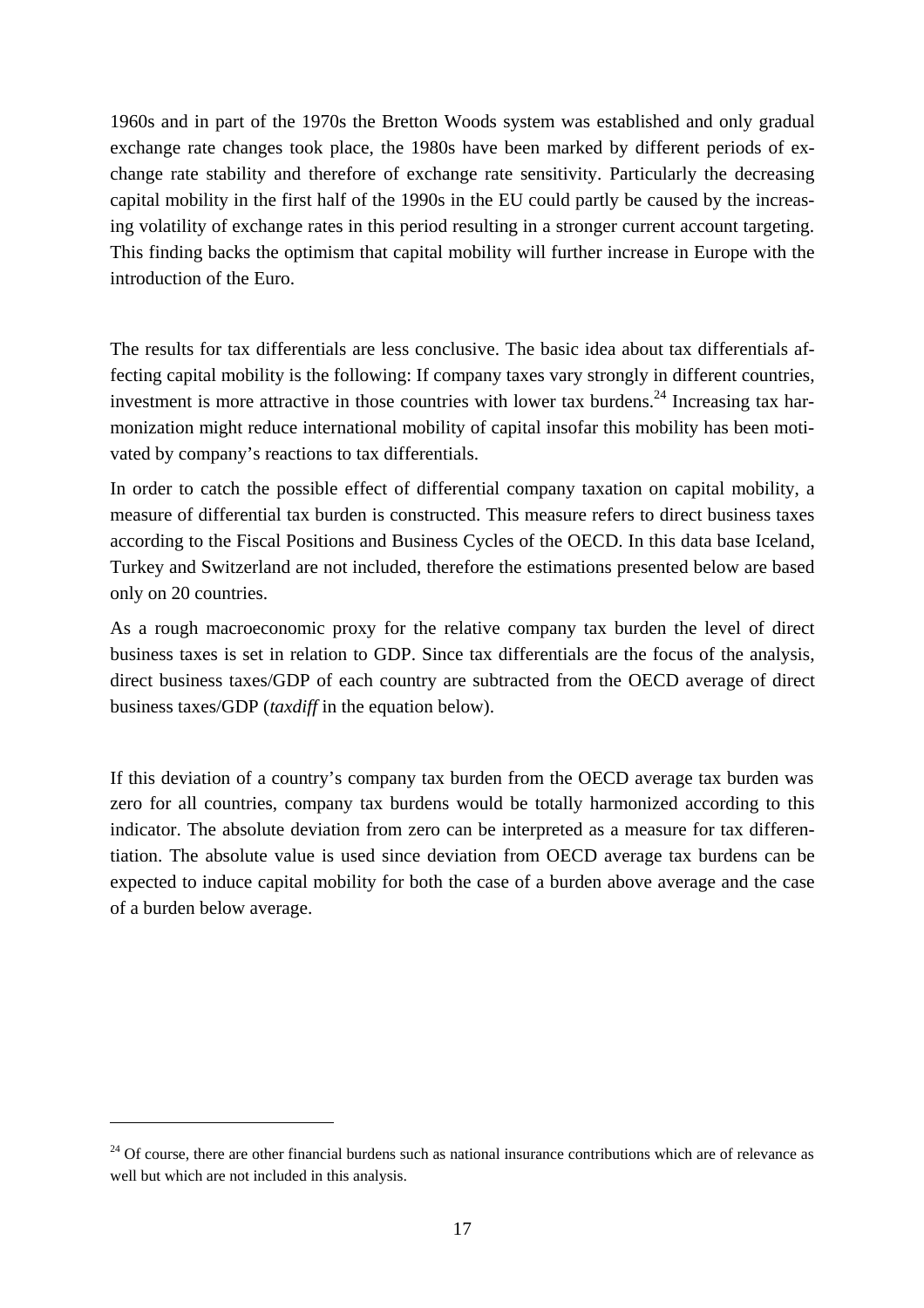



*Note: A negative (positive) value of the tax differential variable refers to a country-specific tax burden which is above (below) average. Data source: OECD National Accounts, OECD Fiscal Positions and Business Cycles, own calculation.*

Since differential company taxation should have an influence on private investment decision and not on government investment behavior, estimations were conducted on the basis of private sector data. The variable is included in the FH equation in the same way as the exchange rate volatility variable above:

 $(I/Y)_{it} = \alpha + (\beta_0 + \beta_1)^* / \tau \alpha x \text{diff}_{it} / (S/Y)_{it} = \alpha + \beta_0 (S/Y)_{it} + \beta_1 / \tau \alpha x \text{diff}_{it} / (S/Y)_{it}$ with i the country index and t the time index.

A negative  $\beta_l$  would be in line with the hypothesis about large tax differentials to increase capital mobility. Tables 9 and 10 summarize the results of the panel estimations based on five- and ten-year periods. The tax-differential interaction with the saving ratio has both negative and positive signs in different periods. Only for the some cases with positive signs this variable is significant. Therefore the empirical results seem to indicate a decreasing effect of tax differentials on capital mobility. Obviously, these results should be interpreted very carefully since the chosen indicator measuring tax differentials might be too highly aggre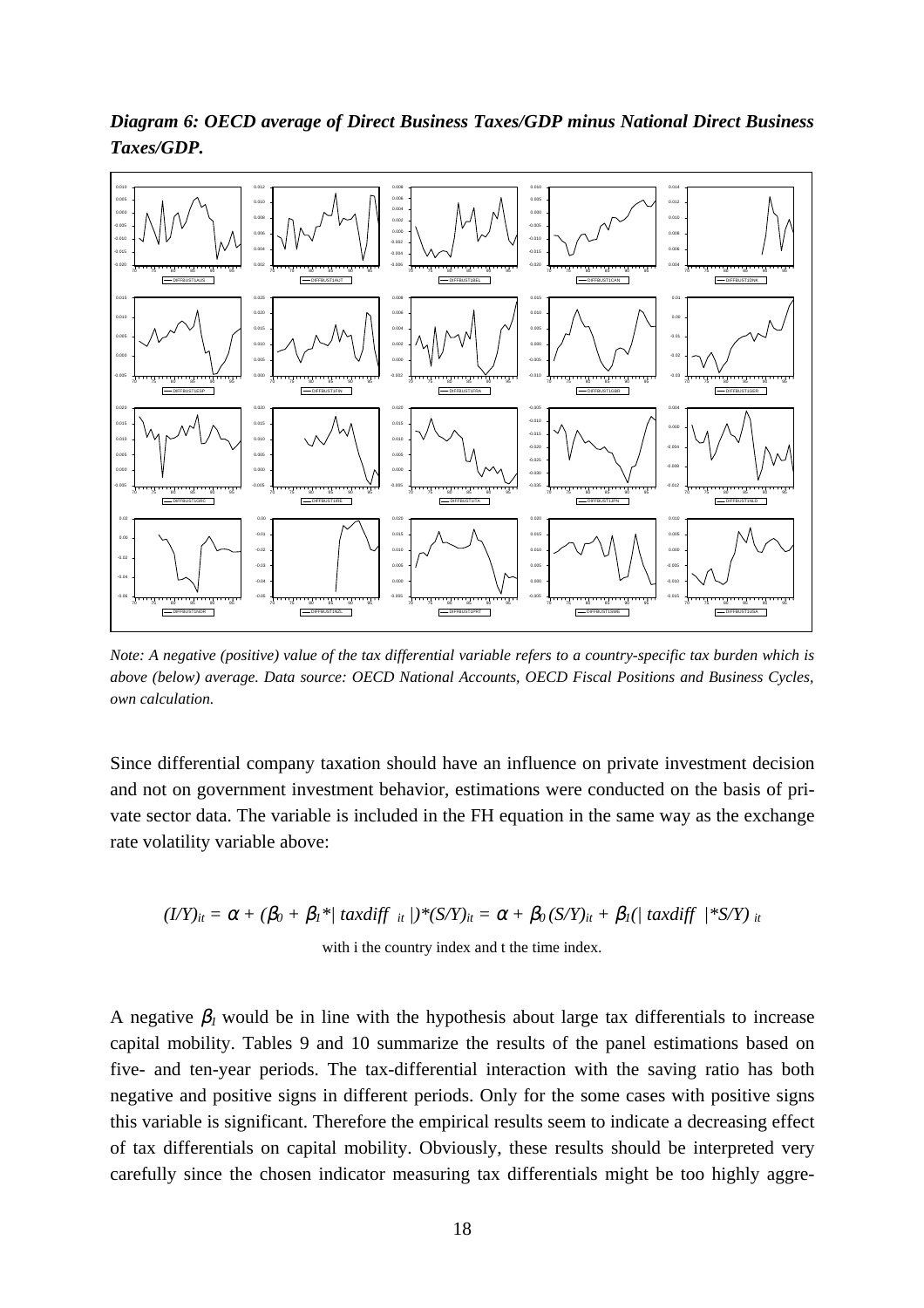gated. Further, the estimation method might be inadequate as the "autonomous" saving retention coefficient generally looses its significance when introducing the volatility interaction term in the regression.

Apart from this, taxation is only one of a whole range of relevant variables relevant for the profitability of foreign direct investment. As direct investment is a long term decision, it can not easily be modified in the short run when changes in taxation take place. Insufficient tax harmonization might therefore rather have an impact on foreign portfolio investment being more flexible in the short or middle term.

|           |               | Core EU          | All countries    |
|-----------|---------------|------------------|------------------|
| 1971-1974 | Saving Ratio  | $-1.585$         | $0.619***$       |
|           | Tax-Diff*SavR | $-8.709$<br>(12) | 6.912**<br>(32)  |
| 1975-1979 | Saving Ratio  | $0.5143**$       | $0.286**$        |
|           | Tax-Diff*SavR | $-2.337$<br>(22) | 1.967<br>(51)    |
| 1980-1984 | Saving Ratio  | $-0.094$         | 0.140            |
|           | Tax-Diff*SavR | 8.872*<br>(25)   | 7.057***<br>(70) |
| 1985-1989 | Saving Ratio  | 0.072            | $-0.098$         |
|           | Tax-Diff*SavR | 10.931**<br>(26) | 7.719***<br>(71) |
| 1990-1994 | Saving Ratio  | $0.339**$        | 0.143            |
|           | Tax-Diff*SavR | $-4.558$<br>(30) | 9.134***<br>(75) |

*Table 9: Saving retention coefficients for five-year periods (panel estimation, private sector)25*

**\*/\*\*/\*\*\*:** indicating that the coefficient is significant at the 10/5/1 percent level. Number of observations is given in brackets.

|  |                                                  | Table 10: Saving retention coefficients for ten-year periods |  |
|--|--------------------------------------------------|--------------------------------------------------------------|--|
|  | (panel estimation, private sector) <sup>26</sup> |                                                              |  |

|           |                     | Core EU          | All countries     |
|-----------|---------------------|------------------|-------------------|
| 1971-1979 | <b>Saving Ratio</b> | 0.374            | 0.472***          |
|           | Tax-Diff*SavR       | $-0.306$<br>(34) | 2.961<br>(83)     |
| 1980-1989 | <b>Saving Ratio</b> | 0.033            | $-0.005$          |
|           | Tax-Diff*SavR       | $10.157***$ (51) | 7.466***<br>(141) |
| 1990-1996 | <b>Saving Ratio</b> | $0.339**$        | 0.136             |
|           | Tax-Diff*SavR       | 0.282<br>(35)    | 9.000***<br>(87)  |

**\*/\*\*/\*\*\*:** indicating that the coefficient is significant at the 10/5/1 percent level. Number of observations is given in brackets.

 $25$  Detailed results can be found in Appendix II Table A11.

<sup>&</sup>lt;sup>26</sup> Detailed results can be found in Appendix II Table A12.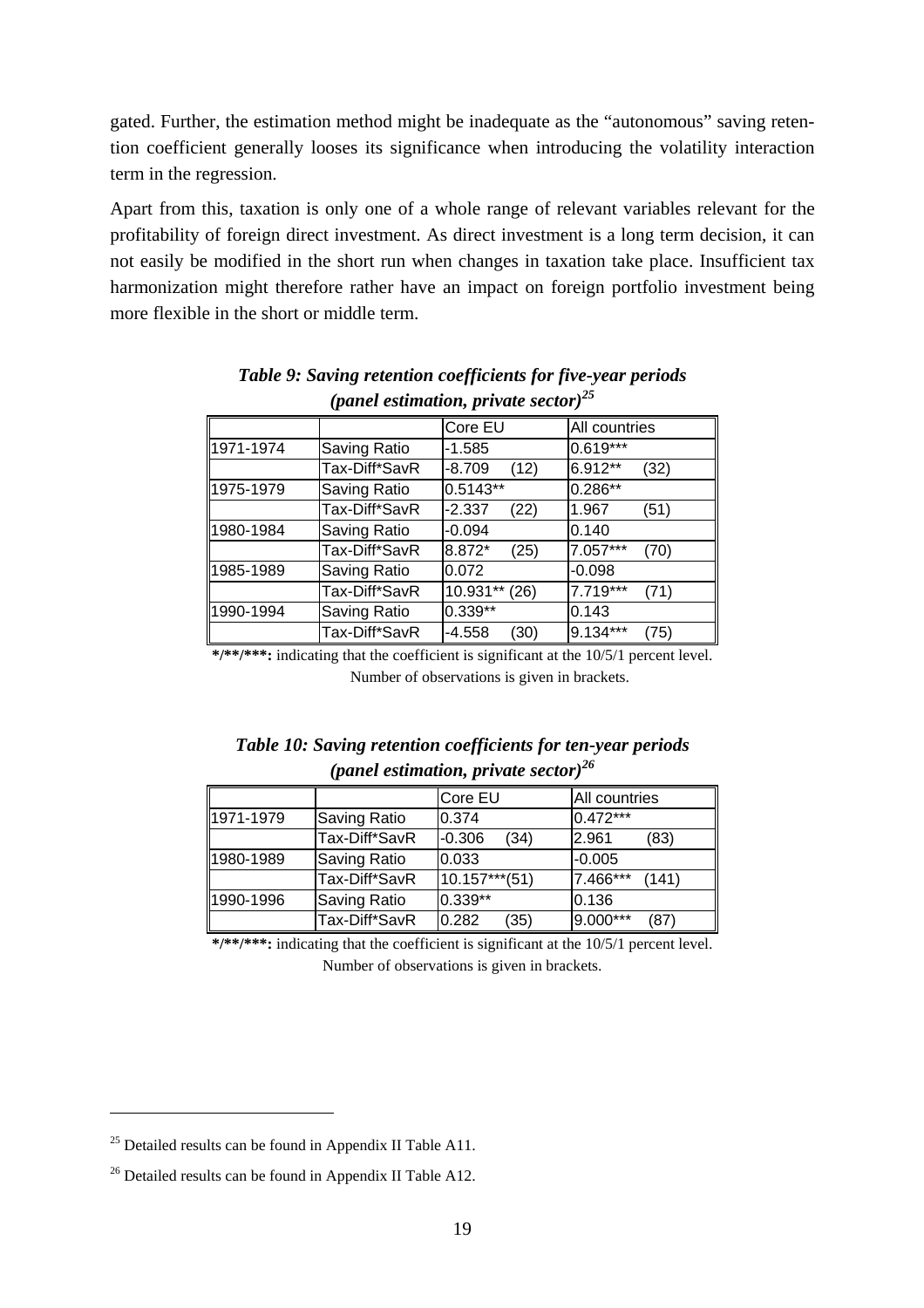#### **VI. Conclusion**

By definition EMU will increase capital mobility in the sense of equalizing nominal interest rates. The end of the nominal exchange rate risk eliminates exchange rate expectations and a possible exchange rate risk premium as determinants for interest rate differentials. In contrast to interest rate parity related concepts, the FH definition of capital mobility is not directly affected by the introduction of a single currency. However, the question how closely domestic saving and investment are tied together within EMU is important from a stabilization point of view. If the link is very strong, any shock affecting domestic saving capacity immediately influences domestic investment. Therefore, after the loss of the adjustment instrument of a nominal exchange rate, an increasing capital mobility in the FH sense would be particularly desirable.

In order to draw indirect conclusions for capital mobility within EMU the role of current account targeting, exchange rate volatility and tax differentials have been explored in this paper. All three variables probably are affected by EMU. Current accounts will largely lose the character of a political target for national policy-makers. Exchange rate volatility is eliminated within the Eurozone. Finally, tax differentials can be expected to narrow due to intensified tax competition under a single currency.

Behind this background two central results feed the expectation of increasing capital mobility in the FH sense within EMU: Current account targeting seems to have been one reason for low capital mobility. This conclusion can be drawn from the different results of the FH estimation approach for total saving and investment ratios on the one hand and for private sector aggregates on the other hand. Furthermore, there is some evidence that exchange rate volatility had a limiting impact on capital mobility. In particular, exchange rate volatility is helpful to explain the decreasing capital mobility from the 1980s to the 1990s in Europe: This seems at least partly to have been caused by increasing capital account targeting. In contrast to these results the analysis of the impact of tax differentials is inconclusive.

The basic message is the following: After the introduction of the Euro the link between domestic saving and investment will be weakened for EMU member countries. This structural change is good news for the stabilization problem in a monetary union.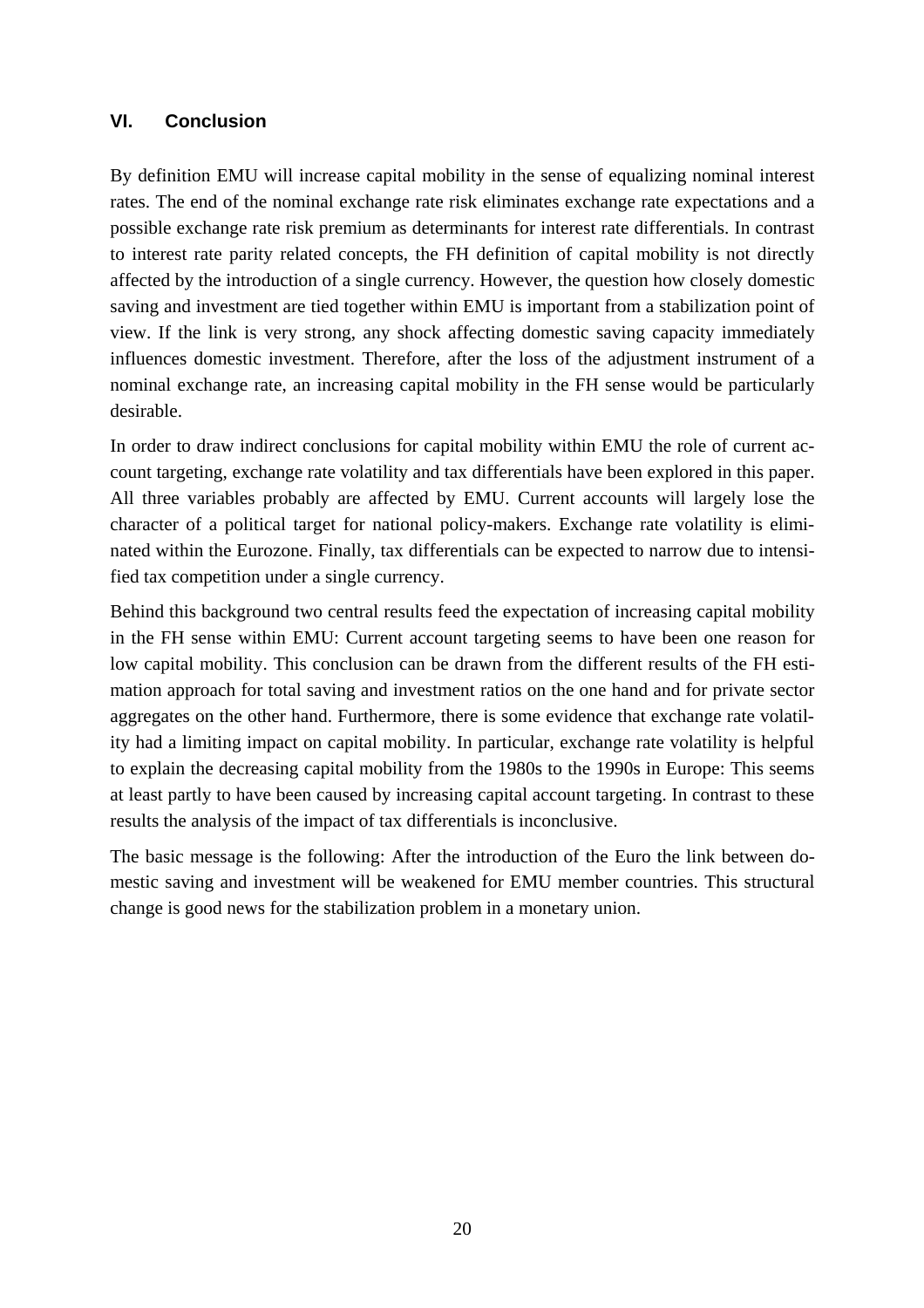### **VII. References**

ARTIS, M.J. AND T.A. BAYOUMI (1991): Global Capital Market Integration and the Current Account, in: Mark P. Taylor (ed.): Money and Financial Markets, Cambridge.

BAYOUMI, T.A. (1990): Saving-Investment Correlations: Immobile Capital, Government Policy, or Endogenous Behavior?, IMF Staff Papers 37(2), 360-387.

BHANDARI, JAGDEEP S. AND THOMAS H. MAYER (1990): A Note on Saving-Investment Correlation in the EMS, IMF Working Paper, No. WP/90/97, Washington.

DORNBUSCH, RUDIGER (1991): Comment on Feldstein/Bacchetta, in: B. Douglas Bernheim (ed): Saving and Economic Performance, Univ. of Chicago Press, 220-226.

FELDSTEIN, MARTIN AND PHILIPPE BACCHETTA (1991): National Saving and International Investment, in: B. Douglas Bernheim (ed): Saving and Economic Performance, Univ. of Chicago Press, 201-226.

FELDSTEIN, MARTIN UND CHARLES HORIOKA (1980): Domestic Saving and International Capital Flows, The Economic Journal, 90, 314-329.

HELLIWELL, JOHN F. AND ROSS MCKITRICK (1998): Comparing Capital Mobility Across Provincial and National Borders, NBER Working Paper 6624, Cambridge.

HOGENDORN, CHRISTIAAN (1998): Capital Mobility in Historical Perspective, Journal of Policy Modeling, 20(2), 141-161.

INGRAM, JAMES C. (1959): State and Regional Payments Mechanisms, Quarterly Journal of Economics, 73, 619-632.

LEMMEN, JAN J. G. AND SYLVESTER C. W. EIJFFINGER (1995): The Quantity Approach to Financial Integration: The Feldstein-Horioka Criterion Revisited, Open Economies Review 6, 145-165.

OECD (1998): National Accounts, Vol. I and II.

SINN, STEFAN (1992): Saving-Investment Correlations and Capital Mobility: On the Evidence from Annual Data, The Economic Journal, 102, 1162-1170.

SUMMERS, LARRY H, (1988): Tax Policy and International Competitiveness, in: J.A. Frankel (ed): International Aspects of Fiscal Policies, Chicago, The University of Chicago Press, 350- 380.

VAMVAKIDIS, ATHANASIOS AND ROMAIN WACZIARG (1998): Developing Countries and the Feldstein-Horioka Puzzle, IMF Working Paper, WP/98/2, Washington.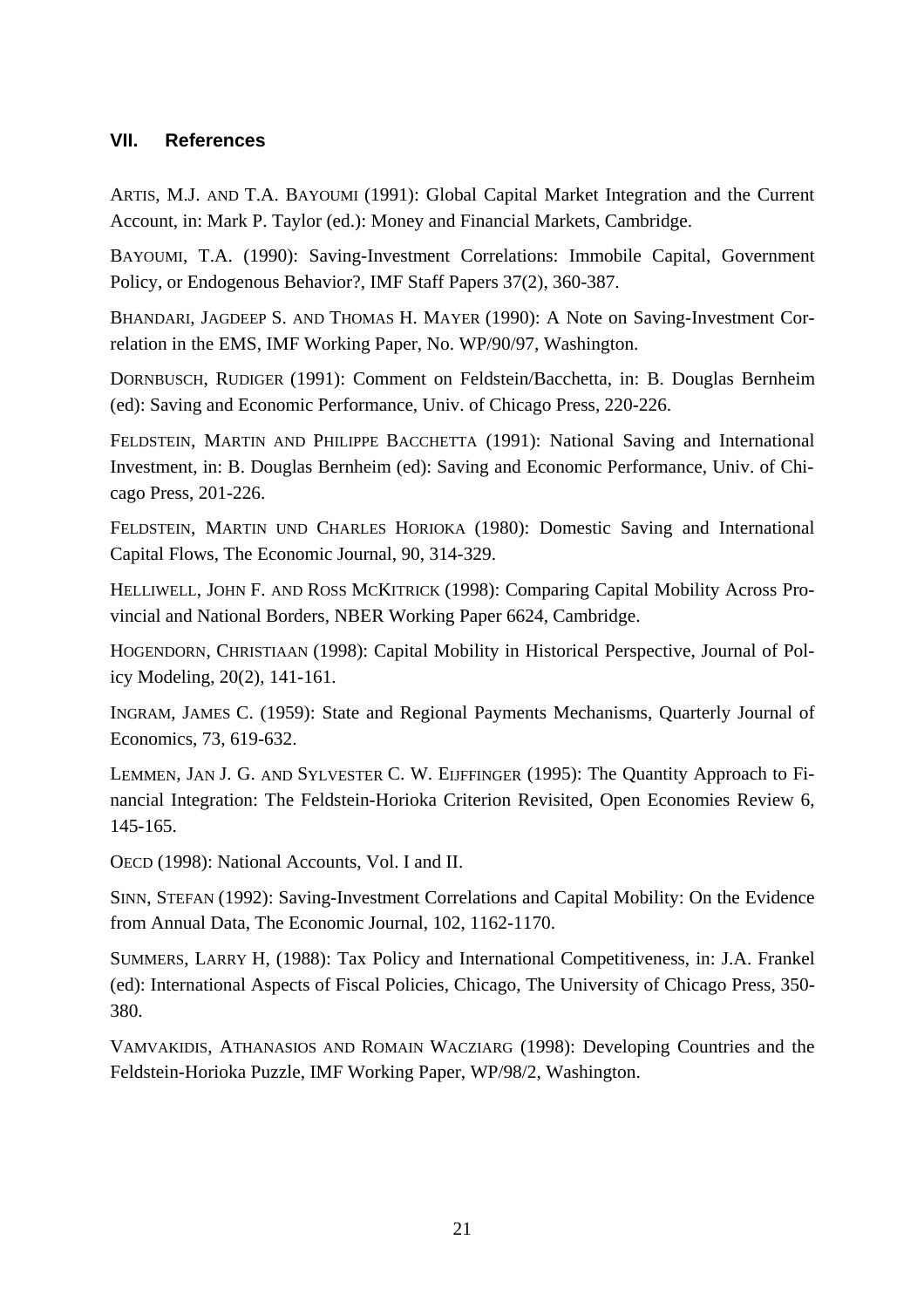#### **APPENDIX I:**



*Illustration 1: Gross investment ratio(broken line) and gross saving ratio (thin line)*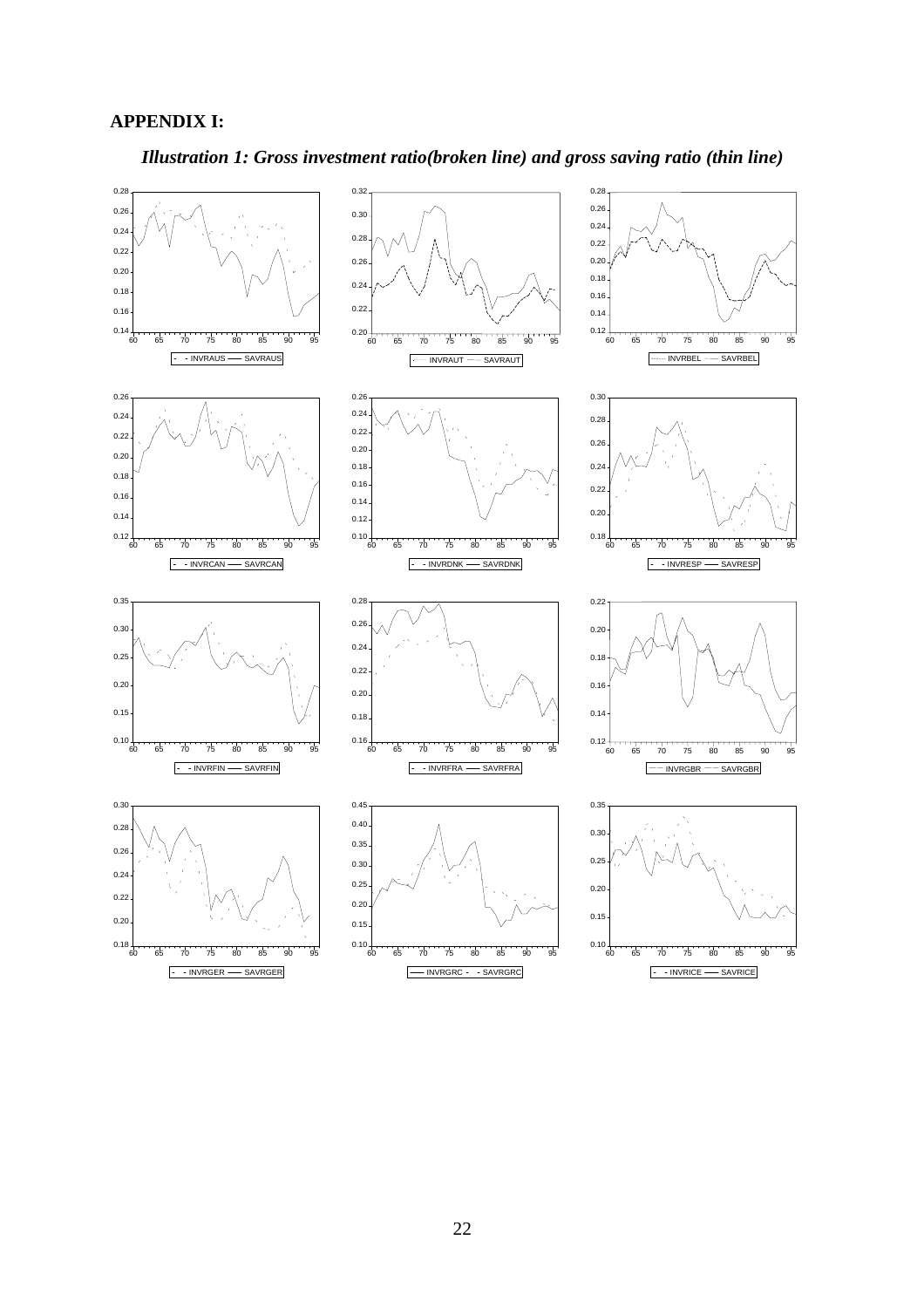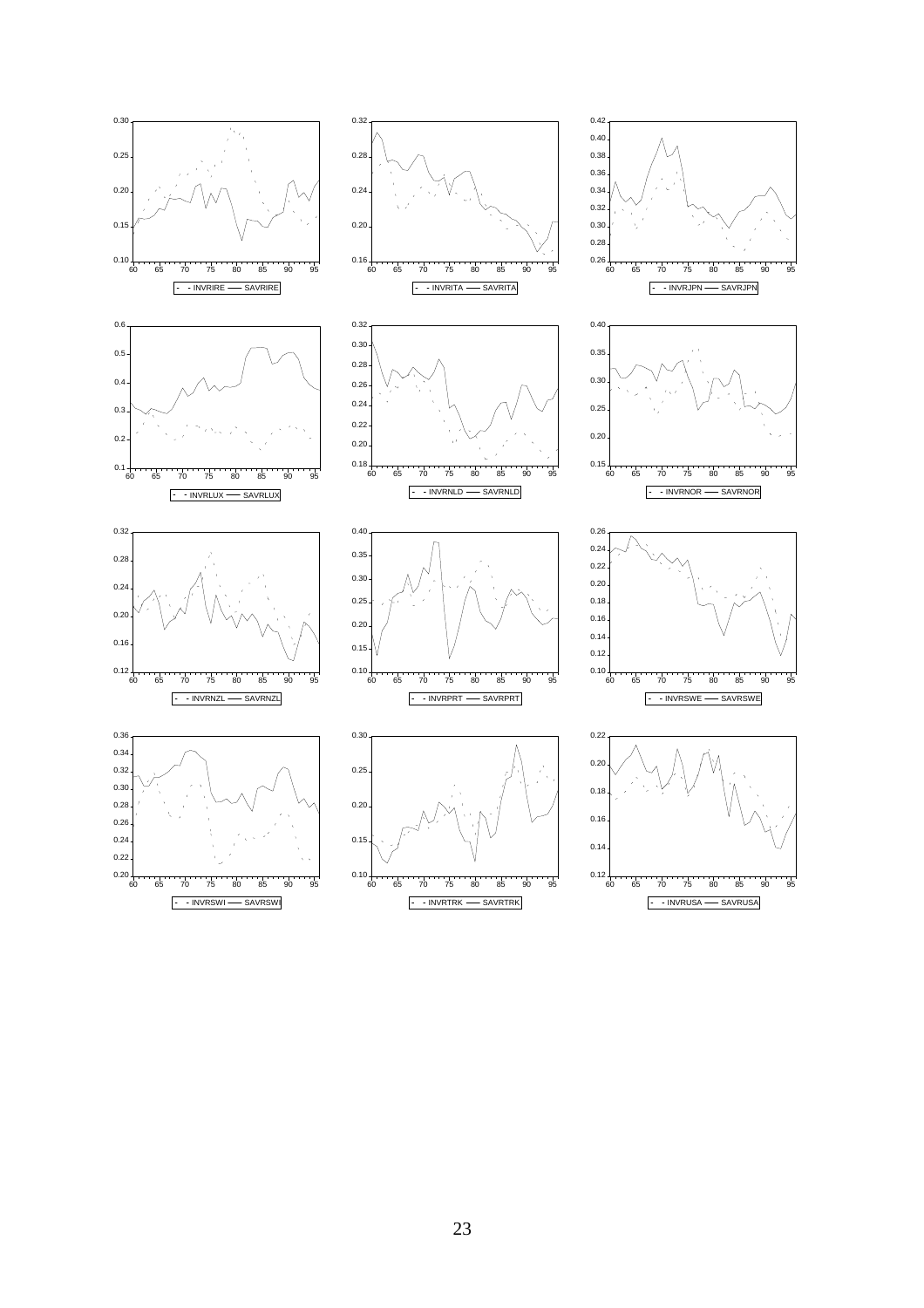*Illustration 2: Gross saving ratios (bold line), gross private saving ratios (thin line) and gross private fixed capital investment ratios (broken line)*

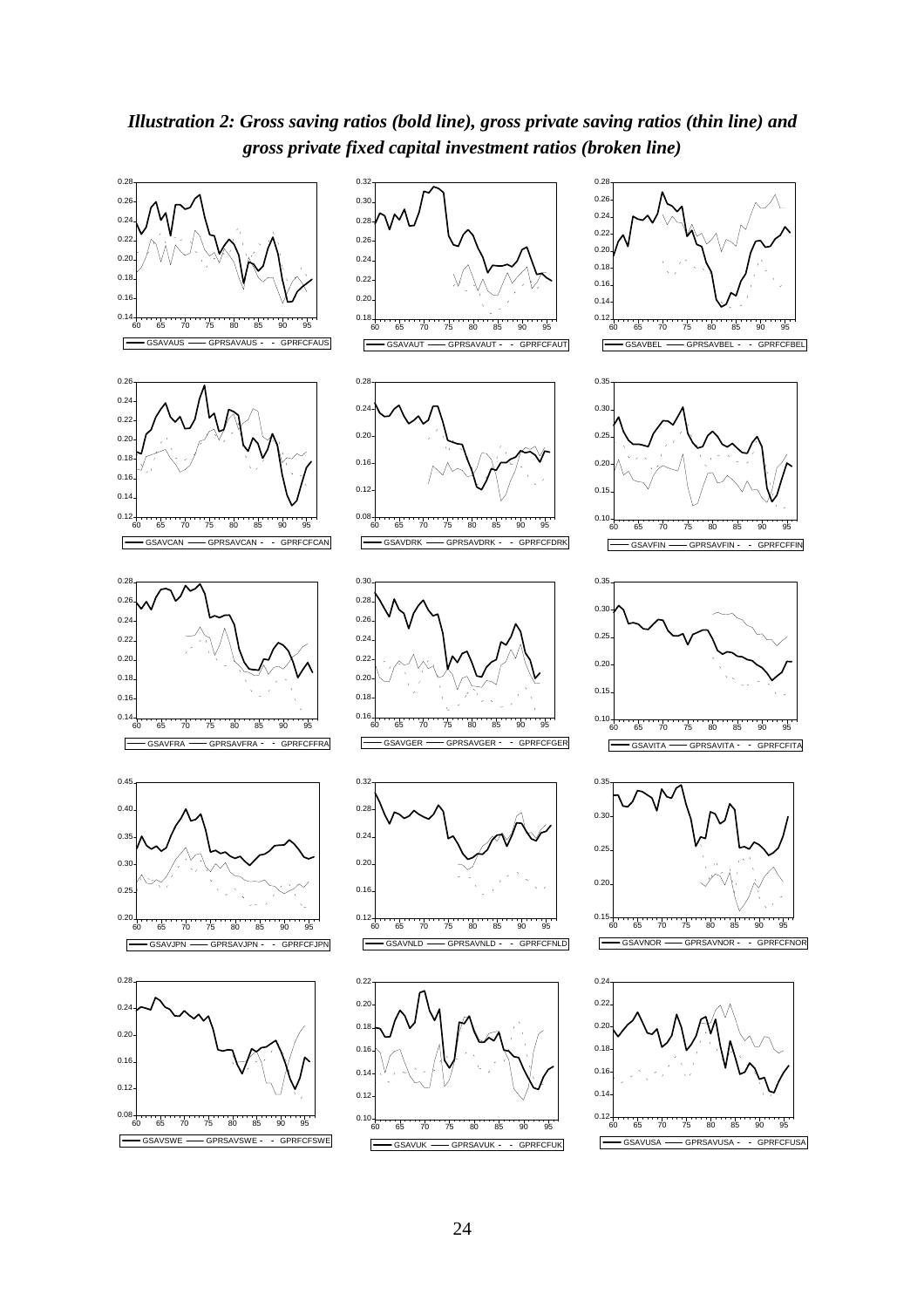### **APPENDIX II**

| <b>Table A1: Saving retention coefficients for cross section</b> |  |  |
|------------------------------------------------------------------|--|--|
| estimations for each single year for gross total invest-         |  |  |

| year | Core countries | All Countries |
|------|----------------|---------------|
| 1960 | 0.512          | 0.594         |
|      | (5.758)        | (5.184)       |
| 1961 | 0.541          | 0.579         |
|      | (4.554)        | (6.462)       |
| 1962 | 0.502          | 0.751         |
|      | (2.274)        | (9.571)       |
| 1963 | 0.698          | 0.835         |
|      | (5.605)        | (10.358)      |
| 1964 | 0.567          | 0.809         |
|      | (2.071)        | (11.604)      |
| 1965 | 0.704          | 0.691         |
|      | (3.153)        | (8.005)       |
| 1966 | 0.454          | 0.675         |
|      | (2.089)        | (7.099)       |
| 1967 | 0.366          | 0.662         |
|      | (1.233)        | (6.063)       |
| 1968 | 0.556          | 0.591         |
|      | (1.494)        | (4.788)       |
| 1969 | 0.098          | 0.645         |
|      | (0.296)        | (7.031)       |
| 1970 | $-0.039$       | 0.587         |
|      | $(-0.171)$     | (7.894)       |
| 1971 | 0.309          | 0.707         |
|      | (1.163)        | (9.365)       |
| 1972 | 0.751          | 0.700         |
|      | (2.445)        | (10.072)      |
| 1973 | 0.467          | 0.713         |
|      | (1.730)        | (9.253)       |
| 1974 | 0.332          | 0.530         |
|      | (1.110)        | (4.205)       |
| 1975 | 0.590          | 0.487         |
|      | (2.941)        | (2.823)       |
| 1976 | 0.107          | 0.480         |
|      | (0.256)        | (2.835)       |
| 1977 | 0.433          | 0.530         |
|      | (1.427)        | (2.809)       |
| 1978 | 0.208          | 0.599         |
|      | (1.576)        | (4.623)       |
| 1979 | 0.255          | 0.580         |
|      | (5.589)        | (4.744)       |
| 1980 | 0.439          | 0.550         |
|      | (7.852)        | (5.882)       |
| 1981 | 0.581          | 0.507         |
|      | (4.795)        | (3.457)       |
| 1982 | 0.438          | 0.558         |
|      | (3.633)        | (3.438)       |
| 1983 | 0.507          | 0.639         |
|      | (3.857)        | (4.393)       |
| 1984 | 0.432          | 0.446         |
|      | (3.633)        | (4.058)       |
| 1985 | 0.353          | 0.337         |

*ment and saving data*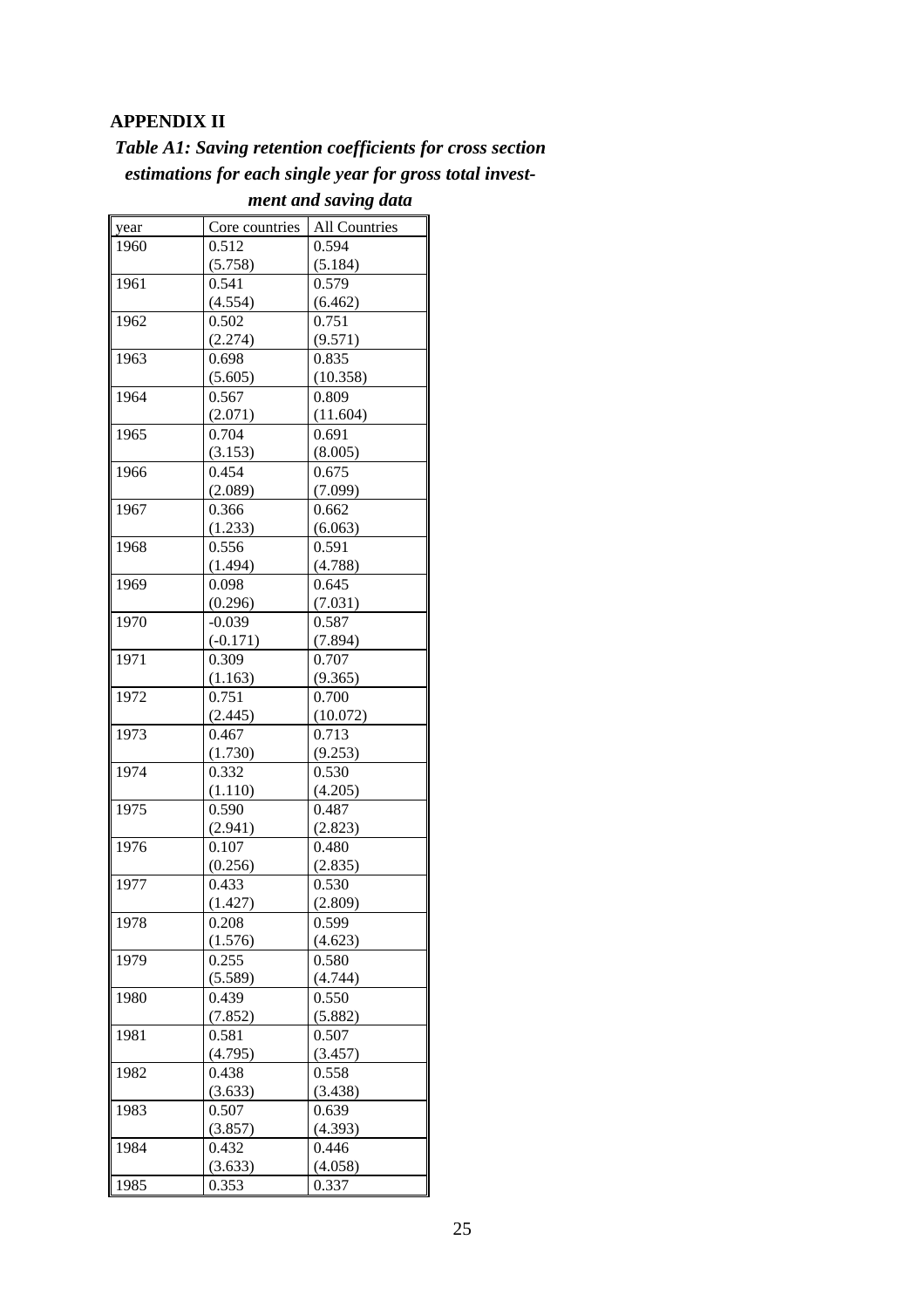|             | (2.513) | (3.148) |
|-------------|---------|---------|
| 1986        | 0.273   | 0.503   |
|             | (1.146) | (4.738) |
| 1987        | 0.375   | 0.588   |
|             | (1.579) | (6.529) |
| 1988        | 0.441   | 0.639   |
|             | (2.067) | (7.459) |
| 1989        | 0.352   | 0.535   |
|             | (1.886) | (6.090) |
| 1990        | 0.466   | 0.512   |
|             | (2.399) | (5.484) |
| 1991        | 0.733   | 0.512   |
|             | (3.187) | (5.179) |
| 1992        | 0.907   | 0.529   |
|             | (3.151) | (5.801) |
| 1993        | 0.736   | 0.559   |
|             | (2.028) | (4.826) |
| 1994        | 0.664   | 0.612   |
|             | (1.804) | (4.768) |
| 1995        | 0.571   | 0.561   |
|             | (1.051) | (4.024) |
| 1996        | 0.326   | 0.493   |
|             | (2.958) | (3.570) |
| no. of obs. | 6       | 23      |
|             |         |         |

*Table A2: Regression results using five-year averages of total investment and saving ratios*

| time period | variable                | Core Countries | Rest of EU | Rest of the World | All Countries |
|-------------|-------------------------|----------------|------------|-------------------|---------------|
| 1960-1964   | Constant                | 0.061          | 0.068      | 0.045             | 0.057         |
|             |                         | (1.605)        | (1.412)    | (2.342)           | (3.194)       |
|             | <b>Saving Ratio</b>     | 0.688          | 0.711      | 0.794             | 0.737         |
|             |                         | (4.696)        | (3.361)    | (10.645)          | (10.147)      |
|             | R <sup>2</sup> adjusted | 0.808          | 0.595      | 0.934             | 0.823         |
|             | no. Of observ.          | 6              | 8          | 9                 | 23            |
| 1965-1969   | Constant                | 0.089          | 0.078      | 0.069             | 0.074         |
|             |                         | (1.216)        | (1.576)    | (1.983)           | (3.376)       |
|             | <b>Saving Ratio</b>     | 0.606          | 0.665      | 0.689             | 0.674         |
|             |                         | (2.140)        | (3.240)    | (5.155)           | (7.834)       |
|             | R <sup>2</sup> adjusted | 0.417          | 0.576      | 0.762             | 0.733         |
|             | no. Of observ.          | 6              | 8          | 9                 | 23            |
| 1970-1974   | Constant                | 0.094          | 0.090      | 0.057             | 0.070         |
|             |                         | (1.251)        | (3.511)    | (1.670)           | (3.653)       |
|             | <b>Saving Ratio</b>     | 0.576          | 0.619      | 0.739             | 0.685         |
|             |                         | (2.060)        | (6.463)    | (5.992)           | (9.685)       |
|             | R <sup>2</sup> adjusted | 0.394          | 0.853      | 0.814             | 0.808         |
|             | no. Of observ.          | 6              | 8          | 9                 | 23            |
| 1975-1979   | Constant                | 0.104          | 0.142      | 0.090             | 0.105         |
|             |                         | (1.663)        | (2.365)    | (1.433)           | (2.996)       |
|             | <b>Saving Ratio</b>     | 0.538          | 0.456      | 0.673             | 0.594         |
|             |                         | (1.932)        | (1.748)    | (2.600)           | (3.968)       |
|             | R <sup>2</sup> adjusted | 0.354          | 0.227      | 0.419             | 0.401         |
|             | no. Of observ.          | 6              | 8          | 9                 | 23            |
| 1980-1984   | Constant                | 0.091          | 0.099      | 0.120             | 0.105         |
|             |                         | (3.641)        | (1.131)    | (3.802)           | (3.761)       |
|             | <b>Saving Ratio</b>     | 0.564          | 0.662      | 0.503             | 0.572         |
|             |                         | (40441)        | (4.024)    | (3.703)           | (4.394)       |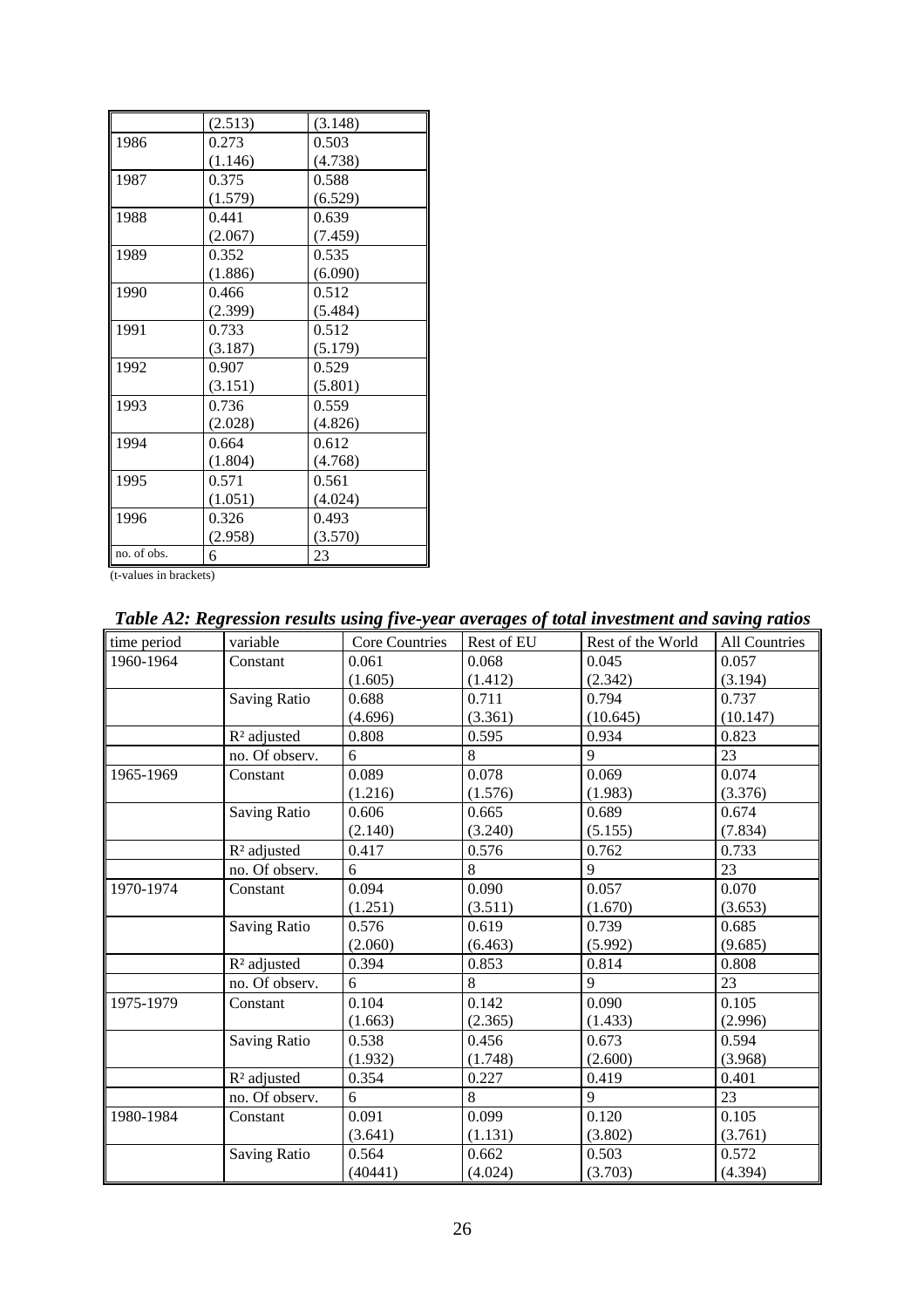|           | $R2$ adjusted       | 0.789   | 0.169   | 0.614   | 0.454   |
|-----------|---------------------|---------|---------|---------|---------|
|           | no. Of observ.      | 6       | 8       | 9       | 23      |
| 1985-1989 | Constant            | 0.116   | 0.067   | 0.127   | 0.103   |
|           |                     | (2.411) | (1.837) | (6.492) | (5.589) |
|           | <b>Saving Ratio</b> | 0.398   | 0.730   | 0.474   | 0.539   |
|           |                     | (1.756) | (4.024) | (5.661) | (6.353) |
|           | $R2$ adjusted       | 0.294   | 0.685   | 0.795   | 0.641   |
|           | no. Of observ.      | 6       | 8       | 9       | 23      |
| 1990-1994 | Constant            | 0.020   | 0.096   | 0.100   | 0.091   |
|           |                     | (0.270) | (2.044) | (3.737) | (4.557) |
|           | <b>Saving Ratio</b> | 0.831   | 0.572   | 0.547   | 0.562   |
|           |                     | (2.362) | (3.161) | (4.418) | (5.777) |
|           | $R2$ adjusted       | 0.478   | 0.562   | 0.698   | 0.595   |
|           | no. Of observ.      | 6       | 8       | 9       | 23      |

# *Table A3: Regression results using ten-year averages of total investment and saving ratios*

| time      | variable            | <b>Core Countries</b> | Rest of EU | Rest of World | <b>All Countries</b> |
|-----------|---------------------|-----------------------|------------|---------------|----------------------|
| 1960-1969 | Constant            | 0.068                 | 0.055      | 0.064         | 0.065                |
|           |                     | (1.464)               | (1.368)    | (2.608)       | (3.962)              |
|           | <b>Saving Ratio</b> | 0.673                 | 0.766      | 0.716         | 0.708                |
|           |                     | (3.724)               | (4.477)    | (7.483)       | (10.756)             |
|           | $R2$ adjusted       | 0.720                 | 0.731      | 0.873         | 0.839                |
|           | no. of observ.      | 6                     | 8          | 9             | 23                   |
| 1970-1979 | Constant            | 0.097                 | 0.091      | 0.080         | 0.082                |
|           |                     | (1.600)               | (2.421)    | (2.331)       | (3.833)              |
|           | <b>Saving Ratio</b> | 0.560                 | 0.646      | 0.683         | 0.666                |
|           |                     | (2.236)               | (4.279)    | (5.110)       | (7.819)              |
|           | $R2$ adjusted       | 0.445                 | 0.712      | 0.758         | 0.732                |
|           | no. of observ.      | 6                     | 8          | 9             | 23                   |
| 1980-1989 | Constant            | 0.098                 | 0.045      | 0.134         | 0.104                |
|           |                     | (3.086)               | (0.854)    | (5.656)       | (4.949)              |
|           | <b>Saving Ratio</b> | 0.505                 | 0.886      | 0.439         | 0.553                |
|           |                     | (3.247)               | (3.411)    | (4.284)       | (5.638)              |
|           | $R2$ adjusted       | 0.656                 | 0.603      | 0.684         | 0.583                |
|           | no. of observ.      | 6                     | 8          | 9             | 23                   |
| 1990-1999 | Constant            | 0.033                 | 0.061      | 0.110         | 0.094                |
|           |                     | (0.394)               | (2.608)    | (3.648)       | (4.152)              |
|           | <b>Saving Ratio</b> | 0.765                 | 0.707      | 0.497         | 0.532                |
|           |                     | (1.972)               | (2.132)    | (3.550)       | (4.834)              |
|           | $R2$ adjusted       | 0.366                 | 0.336      | 0.592         | 0.504                |
|           | no. of observ.      | 6                     | 8          | 9             | 23                   |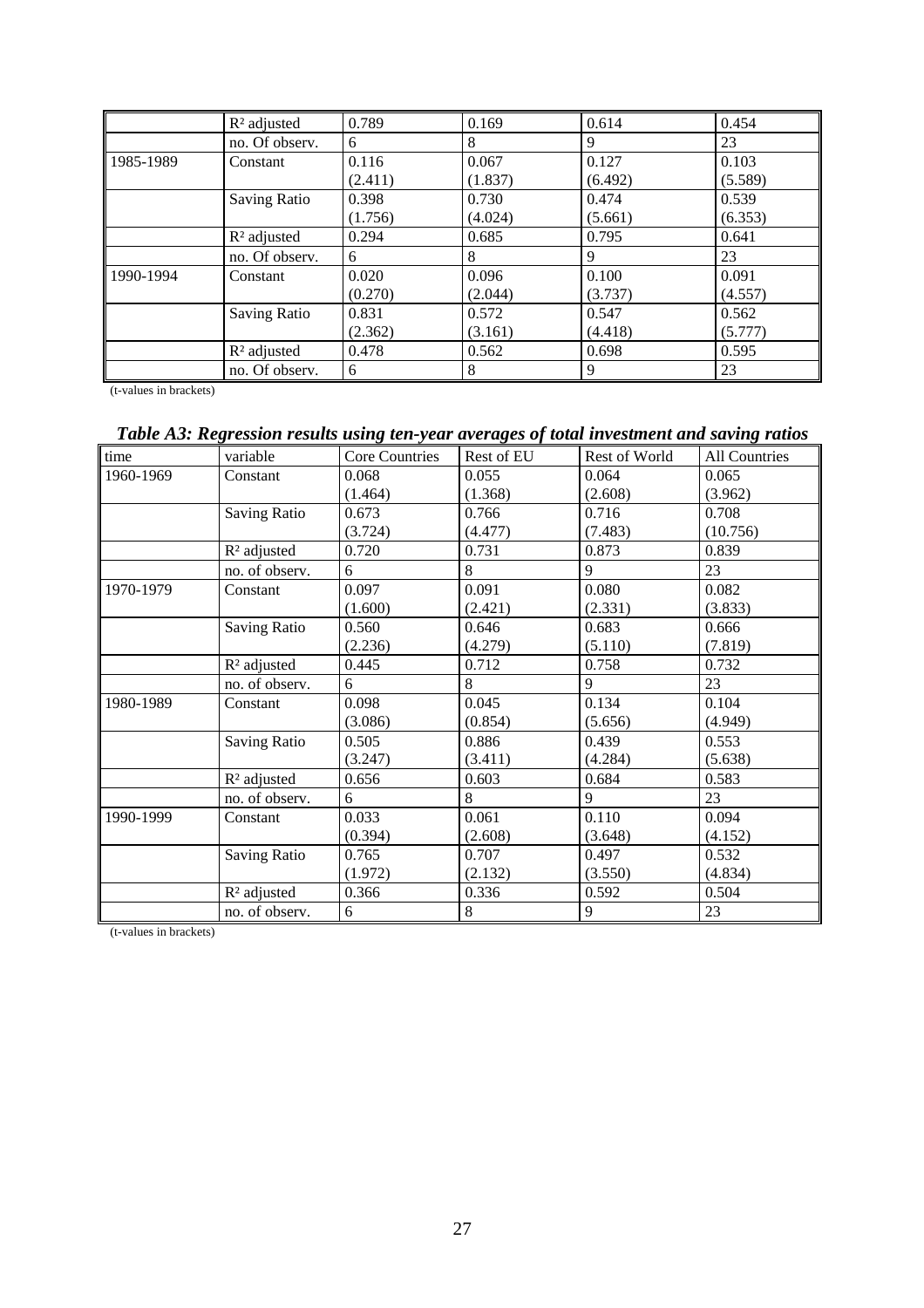|             |                         |                | $(\mu$ unce communicity |               |                      |
|-------------|-------------------------|----------------|-------------------------|---------------|----------------------|
| time period | variable                | Core Countries | Rest of EU              | Rest of World | <b>All Countries</b> |
| 1960-1964   | Constant                | 0.097          | 0.088                   | 0.046         | 0.067                |
|             |                         | (4.886)        | (4.238)                 | (3.766)       | (6.740)              |
|             | <b>Saving Ratio</b>     | 0.534          | 0.624                   | 0.792         | 0.696                |
|             |                         | (6.936)        | (6.901)                 | (16.420)      | (17.335)             |
|             | R <sup>2</sup> adjusted | 0.619          | 0.545                   | 0.859         | 0.724                |
|             | no. Of observ.          | 30             | 40                      | 45            | 115                  |
| 1965-1969   | Constant                | 0.136          | 0.087                   | 0.075         | 0.081                |
|             |                         | (4.144)        | (3.755)                 | (4.343)       | (7.049)              |
|             | <b>Saving Ratio</b>     | 0.413          | 0.628                   | 0.673         | 0.644                |
|             |                         | (3.253)        | (6.554)                 | (10.281)      | (17.267)             |
|             | R <sup>2</sup> adjusted | 0.248          | 0.518                   | 0.704         | 0.640                |
|             | no. Of observ.          | 30             | 40                      | 45            | 115                  |
| 1970-1974   | Constant                | 0.157          | 0.108                   | 0.058         | 0.081                |
|             |                         | (5.064)        | (7.182)                 | (3.603)       | (7.761)              |
|             | <b>Saving Ratio</b>     | 0.327          | 0.552                   | 0.739         | 0.642                |
|             |                         | (2.832)        | (9.886)                 | (12.665)      | (16.670)             |
|             | R <sup>2</sup> adjusted | 0.195          | 0.713                   | 0.784         | 0.708                |
|             | no. Of observ.          | 30             | 40                      | 45            | 115                  |
| 1975-1979   | Constant                | 0.152          | 0.158                   | 0.092         | 0.119                |
|             |                         | (7.872)        | (6.342)                 | (3.368)       | (7.379)              |
|             | <b>Saving Ratio</b>     | 0.315          | 0.384                   | 0.669         | 0.533                |
|             |                         | (3.586)        | (3.562)                 | (5.966)       | (7.770)              |
|             | R <sup>2</sup> adjusted | 0.290          | 0.231                   | 0.440         | 0.342                |
|             | no. Of observ.          | 30             | 40                      | 45            | 115                  |
| 1980-1984   | Constant                | 0.099          | 0.130                   | 0.117         | 0.111                |
|             |                         | (8.311)        | (4.250)                 | (8.924)       | (9.004)              |
|             | <b>Saving Ratio</b>     | 0.510          | 0.509                   | 0.524         | 0.544                |
|             |                         | (8.417)        | (3.459)                 | (9.396)       | (9.557)              |
|             | R <sup>2</sup> adjusted | 0.707          | 0.219                   | 0.665         | 0.442                |
|             | no. Of observ.          | 30             | 40                      | 45            | 115                  |
| 1985-1989   | Constant                | 0.121          | 0.077                   | 0.130         | 0.107                |
|             |                         | (7.721)        | (4.190)                 | (11.865)      | (11.619)             |
|             | <b>Saving Ratio</b>     | 0.364          | 0.682                   | 0.463         | 0.520                |
|             |                         | (4.922)        | (7.490)                 | (9.912)       | (12.324)             |
|             | R <sup>2</sup> adjusted | 0.445          | 0.586                   | 0.688         | 0.570                |
|             | no. Of observ.          | 30             | 40                      | 45            | 115                  |
| 1990-1994   | Constant                | 0.045          | 0.053                   | 0.103         | 0.091                |
|             |                         | (1.877)        | (2.300)                 | (8.319)       | (9.359)              |
|             | <b>Saving Ratio</b>     | 0.706          | 0.788                   | 0.530         | 0.558                |
|             |                         | (6.339)        | (6.233)                 | (9.298)       | (11.794)             |
|             | R <sup>2</sup> adjusted | 0.575          | 0.492                   | 0.660         | 0.548                |
|             | no. Of observ.          | 30             | 40                      | 45            | 115                  |

#### *Table A4: Regression results for five-year periods for total investment and saving ratios (panel estimation)*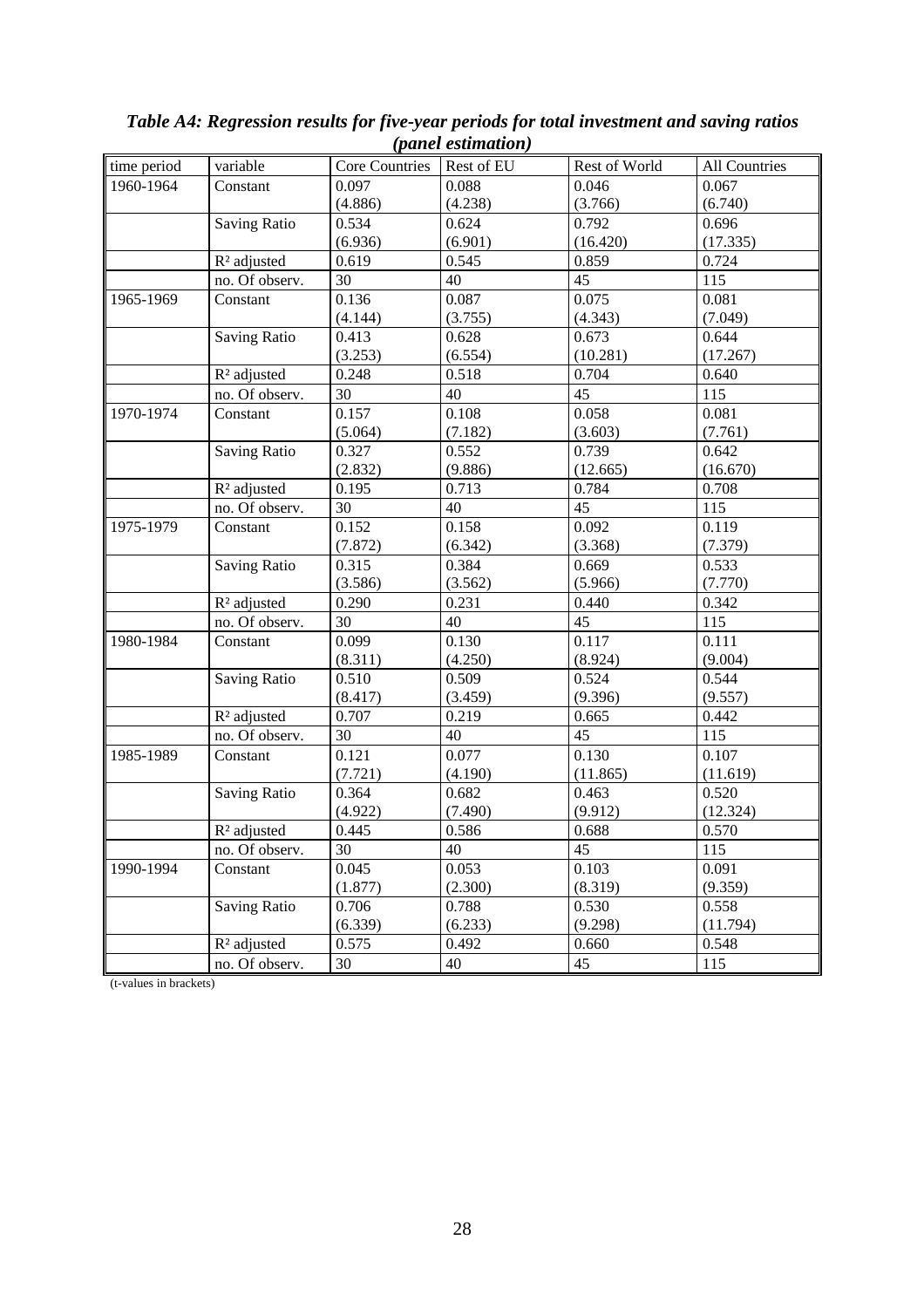|             |                         |                | nresintent ana saring ranos (panel esiimanon) |                   |               |
|-------------|-------------------------|----------------|-----------------------------------------------|-------------------|---------------|
| time period | variable                | Core Countries | Rest of EU                                    | Rest of the World | All countries |
| 1960-1964   | Constant                | 0.089          | 0.077                                         | 0.047             | 0.063         |
|             |                         | (5.289)        | (3.753)                                       | (5.623)           | (7.356)       |
|             | <b>Saving Ratio</b>     | 0.566          | 0.674                                         | 0.789             | 0.710         |
|             | Trend                   | (8.696)        | (7.556)                                       | (24.026)          | (20.358)      |
|             | R <sup>2</sup> adjusted | 0.720          | 0.590                                         | 0.929             | 0.784         |
|             | no. of observ.          | 30             | 40                                            | 45                | 115           |
| 1965-1969   | Constant                | 0.145          | 0.079                                         | 0.057             | 0.066         |
|             |                         | (5.341)        | (4.900)                                       | (4.591)           | (7.744)       |
|             | <b>Saving Ratio</b>     | 0.383          | 0.658                                         | 0.742             | 0.701         |
|             | Trend                   | (3.688)        | 10.059                                        | (15.782)          | (21.011)      |
|             | R <sup>2</sup> adjusted | 0.303          | 0.720                                         | 0.849             | 0.794         |
|             | no. of observ.          | 30             | 40                                            | 45                | 115           |
| 1970-1974   | Constant                | 0.151          | 0.086                                         | 0.059             | 0.071         |
|             |                         | (6.443)        | (6.692)                                       | (4.160)           | (7.671)       |
|             | <b>Saving Ratio</b>     | 0.347          | 0.646                                         | 0.746             | 0.690         |
|             | Trend                   | (3.889)        | (13.077)                                      | (14.261)          | (19.831)      |
|             | R <sup>2</sup> adjusted | 0.327          | 0.813                                         | 0.821             | 0.775         |
|             | no. of observ.          | 30             | 40                                            | 45                | 115           |
| 1975-1979   | Constant                | 0.128          | 0.130                                         | 0.075             | 0.096         |
|             |                         | (9.790)        | (5.718)                                       | (3.946)           | (7.477)       |
|             | <b>Saving Ratio</b>     | 0.418          | 0.511                                         | 0.729             | 0.627         |
|             | Trend                   | (7.256)        | (5.264)                                       | (9.500)           | (11.622)      |
|             | R <sup>2</sup> adjusted | 0.642          | 0.407                                         | 0.669             | 0.540         |
|             | no. of observ.          | 30             | 40                                            | 45                | 115           |
| 1980-1984   | Constant                | 0.110          | 0.096                                         | 0.118             | 0.102         |
|             |                         | (13.610)       | (3.081)                                       | (9.682)           | (8.845)       |
|             | <b>Saving Ratio</b>     | 0.452          | 0.656                                         | 0.523             | 0.579         |
|             | Trend                   | (11.117)       | (4.371)                                       | (10.035)          | (10.800)      |
|             | R <sup>2</sup> adjusted | 0.808          | 0.317                                         | 0.694             | 0.504         |
|             | no. of observ.          | 30             | 40                                            | 45                | 115           |
| 1985-1989   | Constant                | 0.112          | 0.060                                         | 0.121             | 0.103         |
|             |                         | (9.377)        | (3.283)                                       | (16.248)          | (12.635)      |
|             | <b>Saving Ratio</b>     | 0.407          | 0.786                                         | 0.496             | 0.543         |
|             | Trend                   | (7.178)        | (8.531)                                       | (15.316)          | (14.363)      |
|             | R <sup>2</sup> adjusted | 0.635          | 0.648                                         | 0.841             | 0.643         |
|             | no. of observ.          | 30             | 40                                            | 45                | 115           |
| 1990-1994   | Constant                | 0.053          | 0.048                                         | 0.098             | 0.088         |
|             |                         | (2.269)        | (2.133)                                       | (9.176)           | (9.921)       |
|             | <b>Saving Ratio</b>     | 0.667          | 0.801                                         | 0.550             | 0.570         |
|             | Trend                   | (6.160)        | (6.604)                                       | (11.230)          | (13.362)      |
|             | $R2$ adjusted           | 0.560          | 0.522                                         | 0.740             | 0.609         |
|             | no. of observ.          | 30             | 40                                            | 45                | 115           |
|             |                         |                |                                               |                   |               |

*Table A5: Regression results for five-year periods based on cyclically adjusted data for total investment and saving ratios (panel estimation)*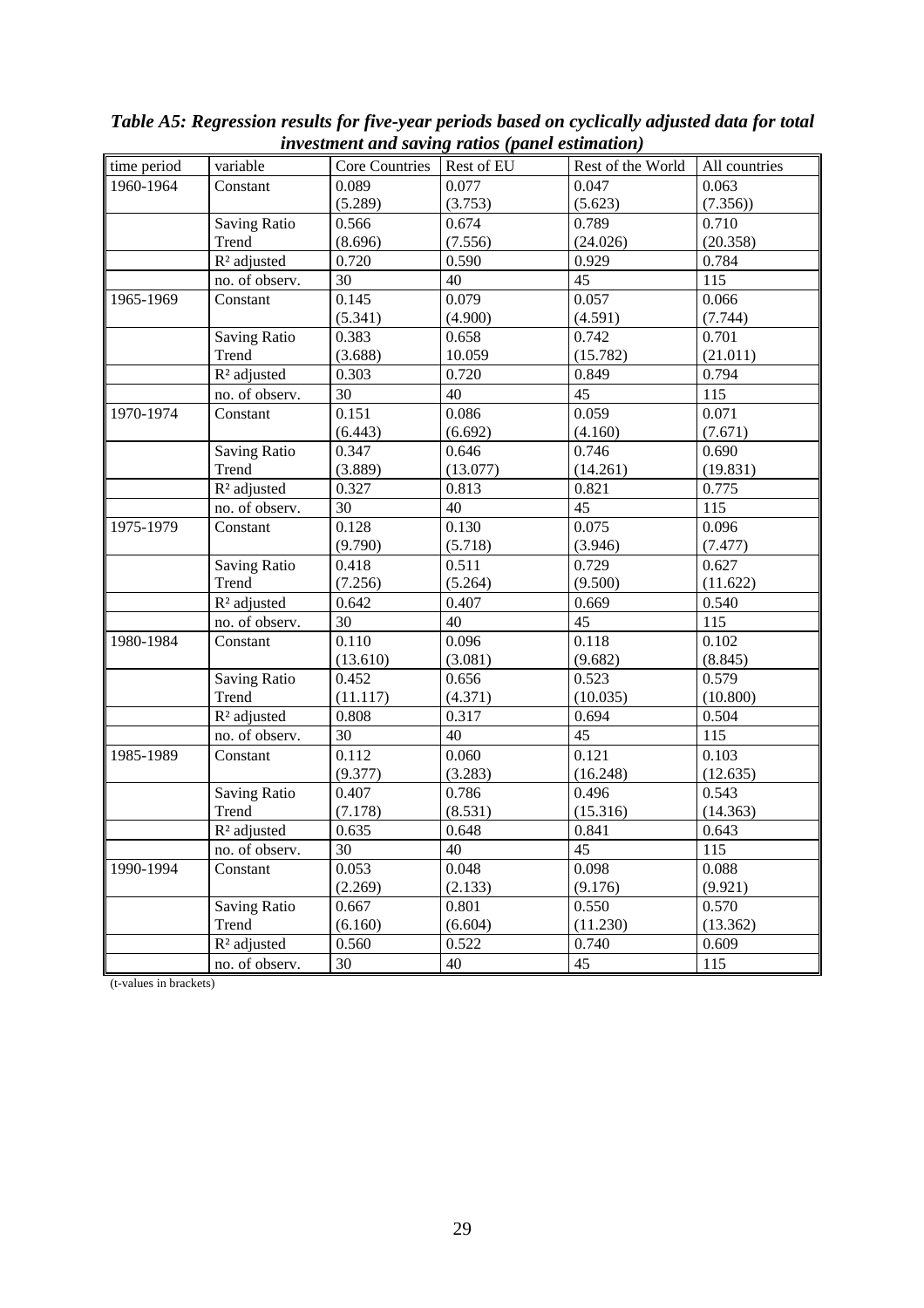| (panet estimation) |                         |                |            |               |                      |  |
|--------------------|-------------------------|----------------|------------|---------------|----------------------|--|
| time period        | variable                | Core Countries | Rest of EU | Rest of World | <b>All Countries</b> |  |
| 1960-1969          | Constant                | 0.110          | 0.088      | 0.060         | 0.073                |  |
|                    |                         | (6.000)        | (5.851)    | (5.747)       | (9.735)              |  |
|                    | <b>Saving Ratio</b>     | 0.499          | 0.625      | 0.732         | 0.674                |  |
|                    |                         | (7.028)        | (9.856)    | (18.001)      | (22.581)             |  |
|                    | R <sup>2</sup> adjusted | 0.451          | 0.549      | 0.784         | 0.690                |  |
|                    | no. Of observ.          | 60             | 80         | 90            | 230                  |  |
| 1970-1979          | Constant                | 0.131          | 0.138      | 0.082         | 0.106                |  |
|                    |                         | (9.797)        | (9.907)    | (5.520)       | (11.843)             |  |
|                    | <b>Saving Ratio</b>     | 0.413          | 0.455      | 0.679         | 0.527                |  |
|                    |                         | (7.635)        | (8.230)    | (11.907)      | (15.935)             |  |
|                    | $R2$ adjusted           | 0.493          | 0.458      | 0.613         | 0.525                |  |
|                    | no. Of observ.          | 60             | 80         | 90            | 230                  |  |
| 1980-1989          | Constant                | 0.111          | 0.105      | 0.124         | 0.109                |  |
|                    |                         | (11.436)       | (5.467)    | (14.814)      | (14.006)             |  |
|                    | <b>Saving Ratio</b>     | 0.428          | 0.587      | 0.490         | 0.530                |  |
|                    |                         | (8.998)        | (6.253)    | (13.708)      | (14.751)             |  |
|                    | $R2$ adjusted           | 0.575          | 0.325      | 0.677         | 0.486                |  |
|                    | no. Of observ.          | 60             | 80         | 90            | 230                  |  |
| 1990-1996          | Constant                | 0.056          | 0.063      | 0.102         | 0.089                |  |
|                    |                         | (2.449)        | (5.625)    | (8.735)       | (9.550)              |  |
|                    | Saving Ratio            | 0.645          | 0.699      | 0.527         | 0.550                |  |
|                    |                         | (6.118)        | (5.625)    | (9.783)       | (12.123)             |  |
|                    | R <sup>2</sup> adjusted | 0.489          | 0.380      | 0.637         | 0.503                |  |
|                    | no. Of observ.          | 39             | 51         | 55            | 145                  |  |

*Table A6: Regression results for ten-year periods for total investment and saving ratios (panel estimation)*

### *Table A7: Regression results for five-year periods for private sector data*

|             |                             | PERIOD-         | <b>PANEL ESTIMATION</b> |               |
|-------------|-----------------------------|-----------------|-------------------------|---------------|
|             |                             | <b>AVERAGED</b> |                         |               |
|             |                             | <b>DATA</b>     |                         |               |
| Time period | variable                    | All countires   | Core EU                 | All countries |
| 1970-1974   | Constant                    | 0.081           | 0.213                   | 0.079         |
|             |                             | (1.935)         | (9.109)                 | (4.395)       |
|             | <b>Gross Private Saving</b> | 0.624           | $-0.059$                | 0.327         |
|             |                             | (3.159)         | $(-0.531)$              | (7.472)       |
|             | R <sup>2</sup> adjusted     | 0.529           | $-0.042$                | 0.560         |
|             | no. of observ.              | 9               | 19                      | 44            |
| 1975-1979   | Constant                    | 0.121           | 0.141                   | 0.131         |
|             |                             | (2.893)         | (6.844)                 | (6.984)       |
|             | <b>Gross Private Saving</b> | 0.383           | 0.232                   | 0.336         |
|             |                             | (1.916)         | (2.295)                 | (3.707)       |
|             | $R2$ adjusted               | 0.229           | 0.157                   | 0.188         |
|             | no. of observ.              | 10              | 24                      | 56            |
| 1980-1984   | Constant                    | 0.108           | 0.111                   | 0.112         |
|             |                             | (2.554)         | (2.859)                 | (5.870)       |
|             | <b>Gross Private Saving</b> | 0.366           | 0.288                   | 0.346         |
|             |                             | (1.816)         | (1.478)                 | (3.813)       |
|             | R <sup>2</sup> adjusted     | 0.141           | 0.039                   | 0.155         |
|             | no. of observ.              | 15              | 30                      | 75            |
| 1985-1989   | Constant                    | 0.177           | 0.161                   | 0.182         |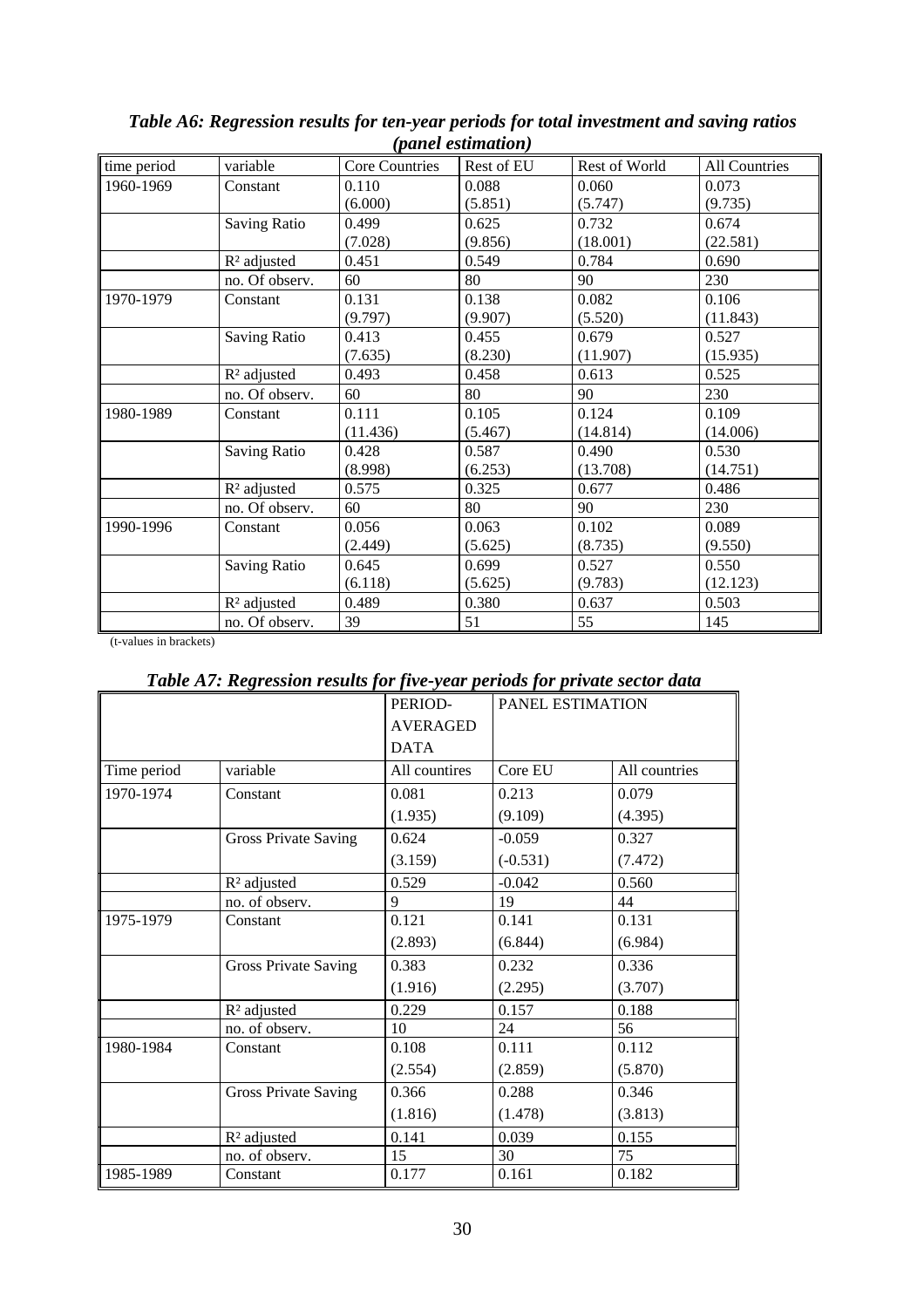|           |                      | (5.276)  | (9.422)  | (12.189) |
|-----------|----------------------|----------|----------|----------|
|           | Gross Private Saving | 0.046    | 0.059    | 0.021    |
|           |                      | (0.281)  | (0.717)  | (0.287)  |
|           | $R2$ adjusted        | $-0.070$ | $-0.017$ | $-0.013$ |
|           | no. of observ.       | 15       | 30       | 75       |
| 1990-1994 | Constant             | 0.078    | 0.098    | 0.117    |
|           |                      | (0.283)  | (2.915)  | (5.902)  |
|           | Gross Private Saving | 0.455    | 0.342    | 0.264    |
|           |                      | (2.497)  | (2.250)  | (2.741)  |
|           | $R2$ adjusted        | 0.272    | 0.123    | 0.081    |
|           | no. of observ.       | 15       | 30       | 75       |

# *Table A8: Regression results for ten-year periods for private sector data*

|             |                         | PERIOD-               | PANEL ESTIMATION      |                      |
|-------------|-------------------------|-----------------------|-----------------------|----------------------|
|             |                         | <b>AVERAGED</b>       |                       |                      |
|             |                         | <b>DATA</b>           |                       |                      |
| time period | variable                | <b>Core Countries</b> | <b>Core Countries</b> | <b>All Countries</b> |
| 1970-1979   | Constant                | 0.097                 | 0.173                 | 0.100                |
|             |                         | (2.228)               | (10.500)              | (7.572)              |
|             | <b>Gross Private</b>    | 0.523                 | 0.098                 | 0.504                |
|             | Saving                  | (2.529)               | (1.233)               | (8.005)              |
|             | R <sup>2</sup> adjusted | 0.403                 | 0.011                 | 0.389                |
|             | no. of observ.          | 9                     | 46                    | 100                  |
| 1980-1989   | Constant                | 0.145                 | 0.147                 | 0.155                |
|             |                         | (3.817)               | (8.671)               | (12.915)             |
|             | <b>Gross Private</b>    | 0.196                 | 0.118                 | 0.147                |
|             | Saving                  | (1.061)               | (1.417)               | (2.536)              |
|             | R <sup>2</sup> adjusted | 0.009                 | 0.017                 | 0.0352               |
|             | no. of observ.          | 15                    | 60                    | 150                  |
| 1990-1995   | Constant                | 0.073                 | 0.098                 | 0.119                |
|             |                         | (1.898)               | (3.046)               | (6.267)              |
|             | <b>Gross Private</b>    | 0.471                 | 0.339                 | 0.248                |
|             | Saving                  | (2.540)               | (2.344)               | (2.731)              |
|             | $R2$ adjusted           | 0.280                 | 0.117                 | 0.070                |
|             | no. of observ.          | 15                    | 35                    | 87                   |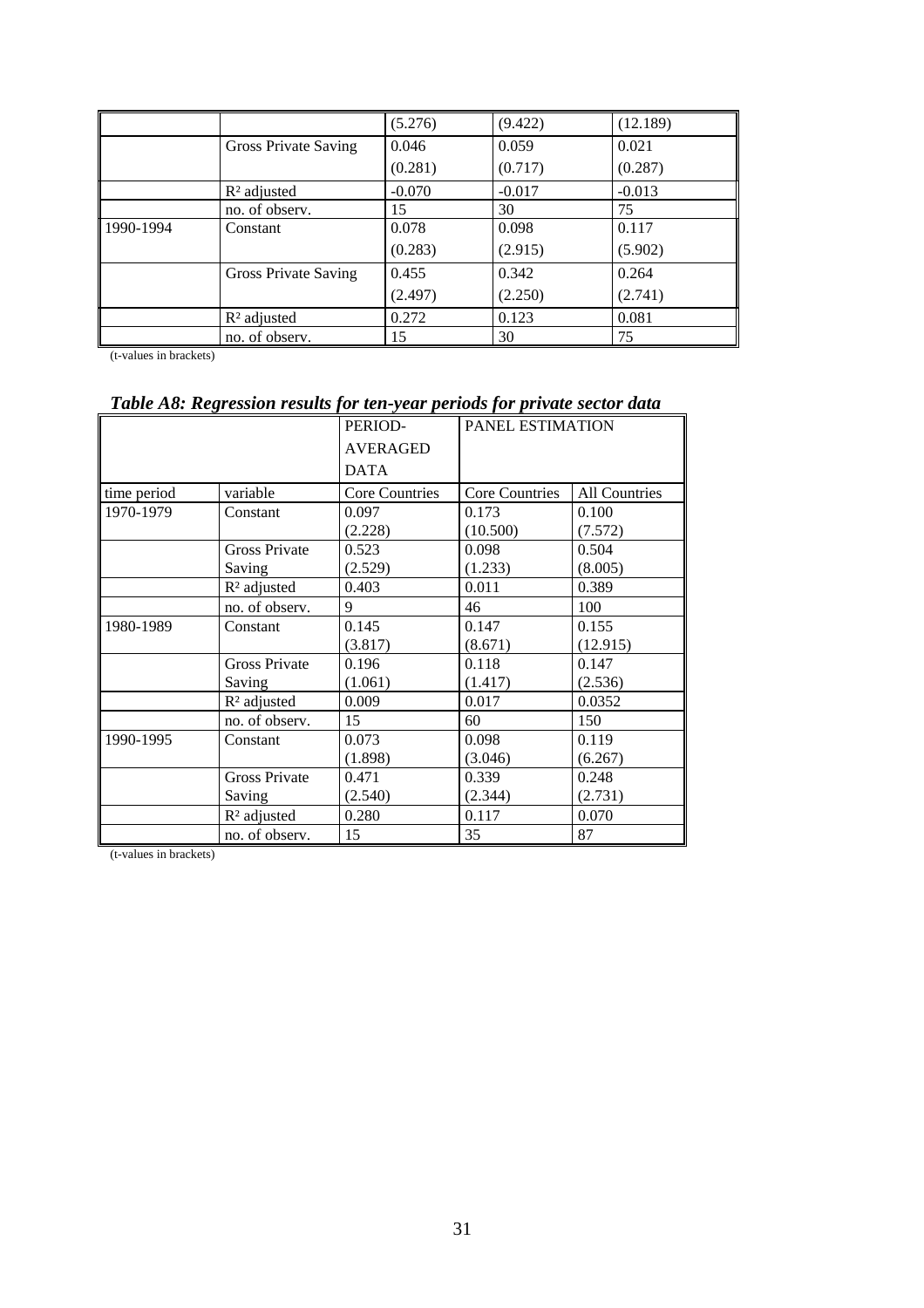| time period | variable            | All Countries | t-statistics | $R2$ adjusted | no. of observ. |
|-------------|---------------------|---------------|--------------|---------------|----------------|
| 1960-1964   | Constant            | 0.071         | 6.182        | 0.696         | 95             |
|             | <b>Saving Ratio</b> | 0.674         | 14.404       |               |                |
|             | Saving Ratio*Vola   | $-0.490$      | $-0.119$     |               |                |
| 1965-1969   | Constant            | 0.081         | 7.207        | 0.697         | 95             |
|             | <b>Saving Ratio</b> | 0.631         | 14.683       |               |                |
|             | Saving Ratio*Vola   | 0.983         | 0.895        |               |                |
| 1970-1974   | Constant            | 0.083         | 8.400        | 0.780         | 95             |
|             | <b>Saving Ratio</b> | 0.619         | 16.350       |               |                |
|             | Saving Ratio*Vola   | 1.096         | 1.150        |               |                |
| 1975-1979   | Constant            | 0.115         | 6.352        | 0.336         | 95             |
|             | <b>Saving Ratio</b> | 0.532         | 6.619        |               |                |
|             | Saving Ratio*Vola   | 0.406         | 0.222        |               |                |
| 1980-1984   | Constant            | 0.109         | 8.114        | 0.476         | 95             |
|             | <b>Saving Ratio</b> | 0.488         | 7.323        |               |                |
|             | Saving Ratio*Vola   | 4.318         | 2.296        |               |                |
| 1985-1989   | Constant            | 0.094         | 9.873        | 0.649         | 95             |
|             | <b>Saving Ratio</b> | 0.547         | 11.646       |               |                |
|             | Saving Ratio*Vola   | 1.500         | 0.997        |               |                |
| 1990-1994   | Constant            | 0.0821        | 8.214        | 0.624         | 95             |
|             | <b>Saving Ratio</b> | 0.558         | 10.873       |               |                |
|             | Saving Ratio*Vola   | 2.493         | 1.534        |               |                |

*Table A9: Regression results for five-year periods for total saving and investment ratios including the Vola\*Saving ratio interaction (panel estimation)*

*Table A10: Regression results for ten-year periods for total saving and investment ratios including a Vola\*Saving ratio interaction (panel estimation)*

| time period | variable            | <b>All Countries</b> | t-statistics | $R2$ adjusted | no. of observ. |
|-------------|---------------------|----------------------|--------------|---------------|----------------|
| 1960-1969   | Constant            | 0.076                | 9.483        | 0.701         | 190            |
|             | <b>Saving Ratio</b> | 0.653                | 20.892       |               |                |
|             | Saving Ratio*Vola   | 0.799                | 0.714        |               |                |
| 1970-1979   | Constant            | 0.105                | 11.057       | 0.557         | 190            |
|             | <b>Saving Ratio</b> | 0.550                | 14.260       |               |                |
|             | Saving Ratio*Vola   | 1.259                | 1.270        |               |                |
| 1980-1989   | Constant            | 0.102                | 12.241       | 0.542         | 190            |
|             | <b>Saving Ratio</b> | 0.506                | 12.257       |               |                |
|             | Saving Ratio*Vola   | 3.662                | 3.014        |               |                |
| 1990-1996   | Constant            | 0.081                | 8.461        | 0.588         | 120            |
|             | <b>Saving Ratio</b> | 0.545                | 11.198       |               |                |
|             | Saving Ratio*Vola   | 2.520                | 1.921        |               |                |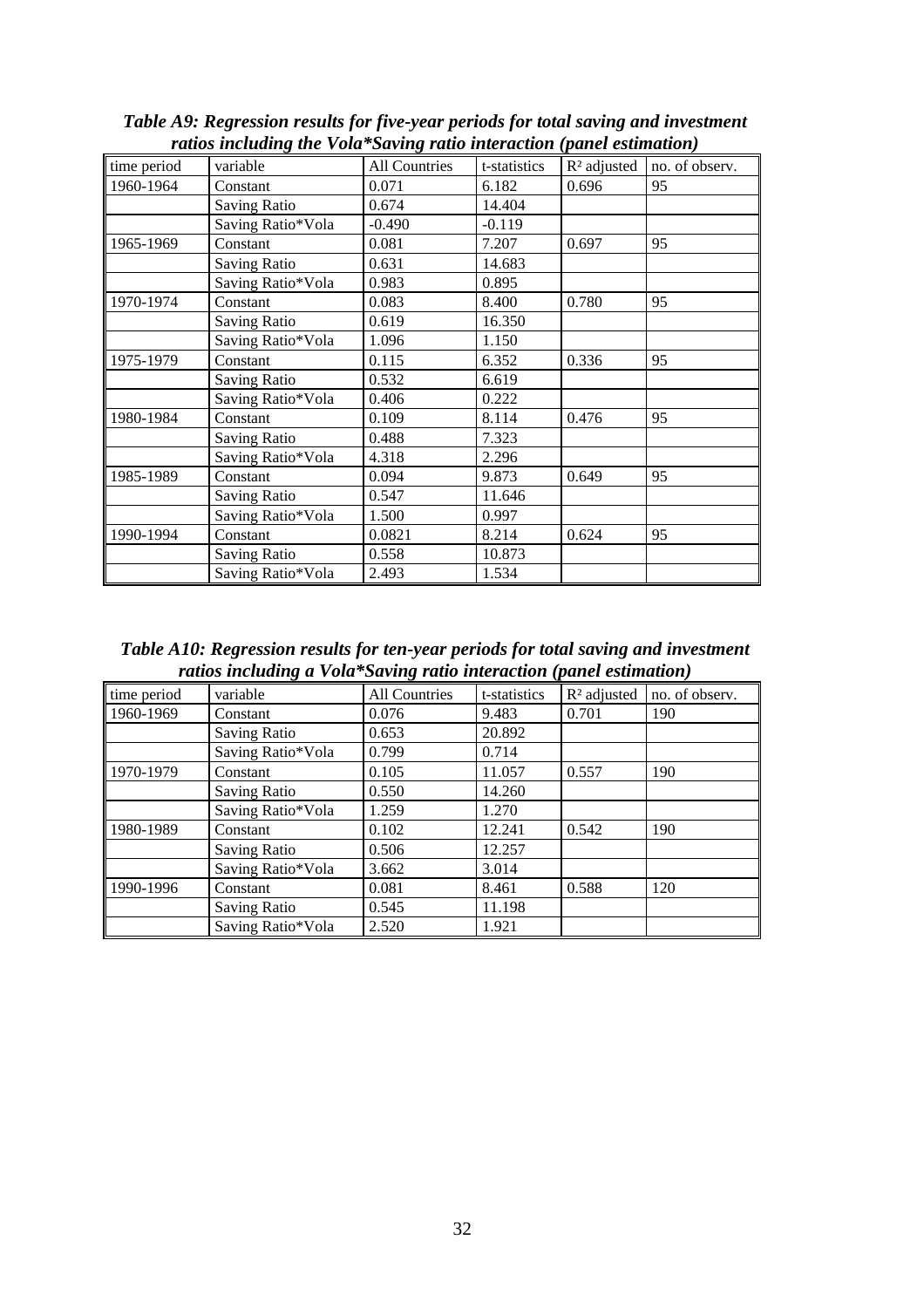|             |                     | <b>GROSS PRIVATE DATA</b> |                      |
|-------------|---------------------|---------------------------|----------------------|
| time period | variable            | Core Coun-                | <b>All Countries</b> |
|             |                     | tries                     |                      |
| 1971-1974   | constant            | 0.569                     | 0.064                |
|             |                     | (2.156)                   | (2.774)              |
|             | <b>Saving Ratio</b> | $-1.585$                  | 0.620                |
|             |                     | $(-1.404)$                | (5.354)              |
|             | Tax-Differential    | $-8.709$                  | 6.913                |
|             |                     | $(-1.167)$                | (2.063)              |
|             | adjusted $R^2$      | 0.004                     | 0.631                |
|             | no. of obs.         | 12                        | 32                   |
| 1975-1979   | constant            | 0.083                     | 0.137                |
|             |                     | (1.634)                   | (5.842)              |
|             | <b>Saving Ratio</b> | 0.514                     | 0.286                |
|             |                     | (2.212)                   | (2.337)              |
|             | Tax-Differential    | $-2.337$                  | 1.967                |
|             |                     | $(-1.284)$                | (0.718)              |
|             | adjusted $R^2$      | 0.295                     | 0.145                |
|             | no. of obs.         | 22                        | 51                   |
| 1980-1984   | constant            | 0.183                     | 0.142                |
|             |                     | (2.868)                   | (7.937)              |
|             | <b>Saving Ratio</b> | $-0.094$                  | 0.140                |
|             |                     | $(-0.312)$                | 81.597)              |
|             | Tax-Differential    | 8.872                     | 7.057                |
|             |                     | (2.071)                   | (4.868)              |
|             | adjusted $R^2$      | 0.130                     | 0.323                |
|             | no. of obs.         | 25                        | 70                   |
| 1985-1989   | constant            | 0.144                     | 0.194                |
|             |                     | (5.128)                   | (13.453)             |
|             | <b>Saving Ratio</b> | 0.072                     | $-0.098$             |
|             |                     | (0.546)                   | $8-1.367$            |
|             | Tax-Differential    | 10.931                    | 7.716                |
|             |                     | (2.663)                   | (5.199)              |
|             | adjusted $R^2$      | 0.208                     | 0.264                |
|             | no. of obs.         | 26                        | 71                   |
| 1990-1994   | constant            | 0.104                     | 0.128                |
|             |                     | (2.963)                   | (7.057)              |
|             | <b>Saving Ratio</b> | 0.339                     | 0.143                |
|             |                     | (2.206)                   | (1.562)              |
|             | Tax-Differential    | $-4.559$                  | 9.134                |
|             |                     | $(-0.674)$                | (4.205)              |
|             | adjusted $R^2$      | 0.105                     | 0.252                |
|             | no. of obs.         | 30                        | 75                   |
|             |                     |                           |                      |

*Table A11: Regression results for five-year periods for private saving ratio including a tax-differential saving ratio interaction (panel estimation)*